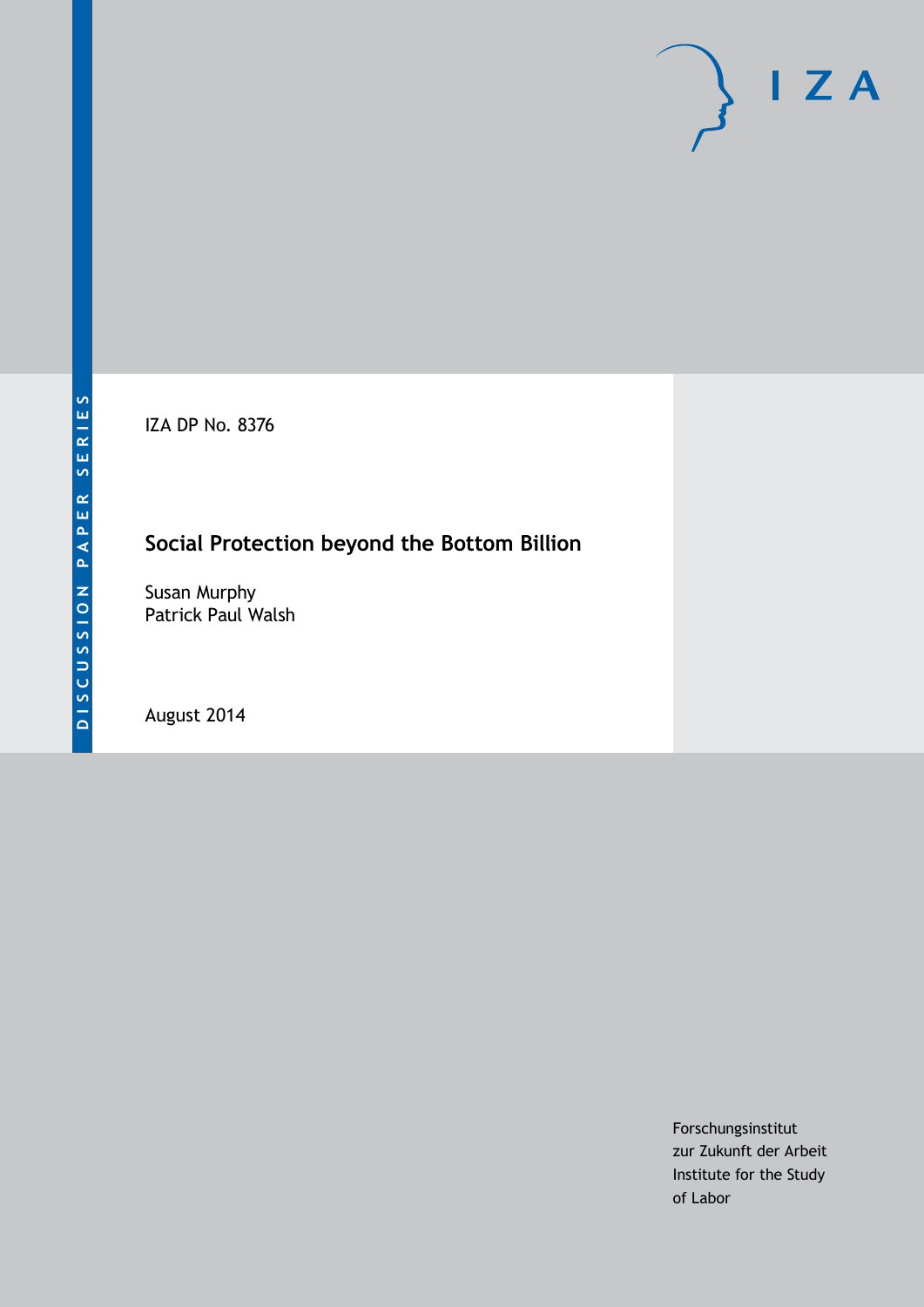# **Social Protection beyond the Bottom Billion**

## **Susan Murphy**

*Trinity College, Dublin*

## **Patrick Paul Walsh**

*University College Dublin and IZA*

Discussion Paper No. 8376 August 2014

IZA

P.O. Box 7240 53072 Bonn Germany

Phone: +49-228-3894-0 Fax: +49-228-3894-180 E-mail: [iza@iza.org](mailto:iza@iza.org)

Any opinions expressed here are those of the author(s) and not those of IZA. Research published in this series may include views on policy, but the institute itself takes no institutional policy positions. The IZA research network is committed to the IZA Guiding Principles of Research Integrity.

The Institute for the Study of Labor (IZA) in Bonn is a local and virtual international research center and a place of communication between science, politics and business. IZA is an independent nonprofit organization supported by Deutsche Post Foundation. The center is associated with the University of Bonn and offers a stimulating research environment through its international network, workshops and conferences, data service, project support, research visits and doctoral program. IZA engages in (i) original and internationally competitive research in all fields of labor economics, (ii) development of policy concepts, and (iii) dissemination of research results and concepts to the interested public.

<span id="page-1-0"></span>IZA Discussion Papers often represent preliminary work and are circulated to encourage discussion. Citation of such a paper should account for its provisional character. A revised version may be available directly from the author.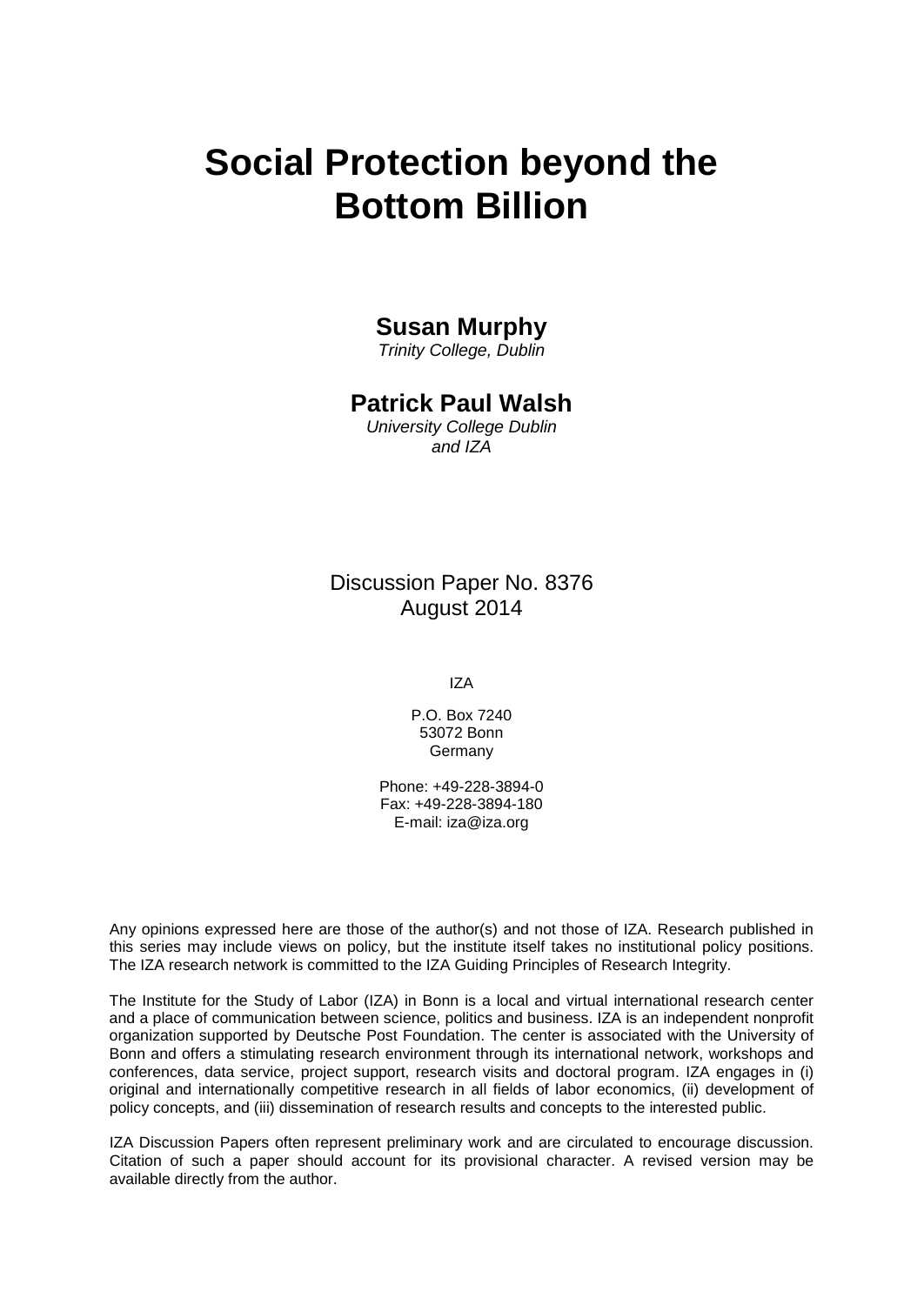IZA Discussion Paper No. 8376 August 2014

# **ABSTRACT**

# **Social Protection beyond the Bottom Billion[\\*](#page-1-0)**

Most conceptualisations of the bottom billion assume that "the poor" are a minority group in a state of continuous dependency, identifiable by region and demographic. Using a flow analysis (inflow and outflow) of poverty, rather than a stock analysis, we explain why poverty is more appropriately understood as a dynamic, with the majority of people flowing in and out of poverty for short durations. Distinguishing between structural and transitory poverty gives rise to a focus on the identification of multiple constituencies in the wider population including the permanently poor; sometimes poor; and non-poor. External shocks, including economic and environmental shifts, and risks such as ill-health, can affect any individual, household, or population in a non-predictable way, and can lead to loss of livelihood and a descent into poverty for various durations. At any point in time the bottom billion is made up of a blend of both transitory and structural elements with the former reflecting poverty as a risk for a much wider population than is often assumed. Using this analysis, the total stock of poverty potentially entails up to 5.1 billion people who do not have access to comprehensive social protection systems and are therefore vulnerable to spells in poverty. To protect against shared risks and mutual vulnerabilities, this paper argues that global insurance instruments, regulated through domestic institutions, would provide an efficient solution to transitory poverty. Further, it argues that these instruments could provide a foundation for investment in more equitable and extensive social protection measures that could target the multiple dimensions of structural poverty thereby seeking to ensure that no one is left behind.

JEL Classification: 035, 043, J65, J68

Keywords: social protection, social security, social insurance, social transfers, social justice, transitory poverty, structural poverty, Pareto efficiency, equity

Corresponding author:

Patrick Paul Walsh University College Dublin School of Politics and International Relations G311 Newman Building Belfield Dublin 4 E-mail: [ppwalsh@ucd.ie](mailto:ppwalsh@ucd.ie)

Paper presented at the first annual International Conference on Sustainable Development Practice in Columbia University in New York, September 2013. Paper was also presented at the Dublin SDSN Lab seminar series in University College Dublin in October 2013. We are grateful for the feedback on the paper.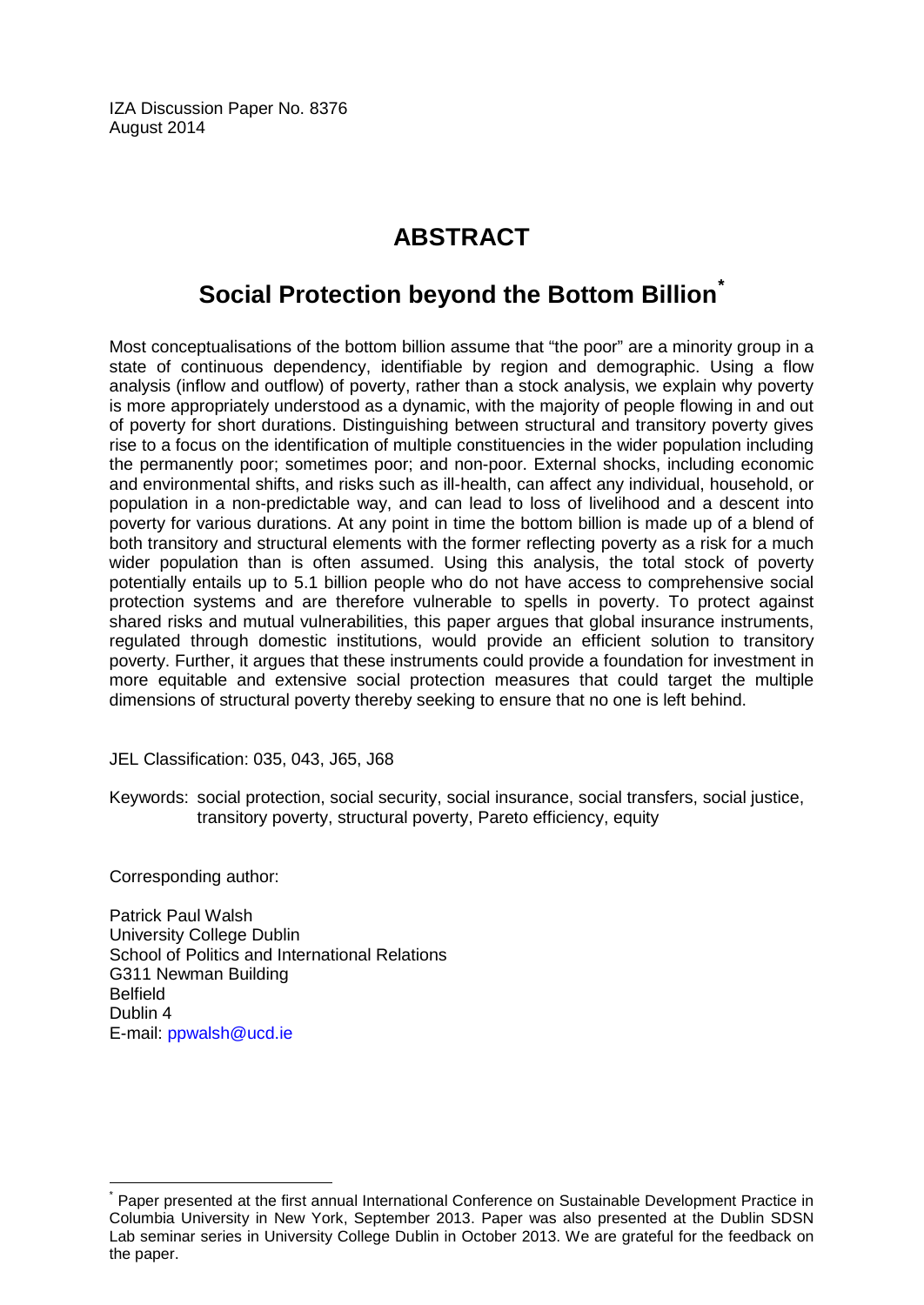#### **I Introduction**

According to the World Bank, it is expected that 84 countries will achieve the first Millennium Development Goal (MDG) to halve poverty by 2015, where poverty is measured as the proportion of the population living below \$1.25 purchasing power parity (PPP) per day. However 1.2 billion people still remain below the poverty line in  $2012$ .<sup>1</sup> While poverty rates are declining the concept of the bottom billion survives. At the beginning of the MDG project, the bottom billion entailed one in six people globally. In 2012, the bottom billion now represents one in seven people living in extreme poverty and thus remains a pressing problem and focus of concern as negotiations continue on what should follow the MDGs.

According the 2013 report from the UN High Level Panel of Eminent Persons developed to inform the post-MDG/2015 discussions, *A New Global Partnership*:

*The next development agenda must ensure that in the future neither income nor gender, nor ethnicity, nor disability, nor geography, will determine whether people live or die, whether a mother can give birth safely, or whether her child has a fair chance in life. (2013, p. 7).* 

This report calls on world leaders and international organisations to embrace a "transformative shift" that sets a shared global obligation to "leave no one behind" (ibid). This is a bold and ambitious requirement. It sets a strong ethical requirement to reject principles that seek to maximise the interests of the greatest number of people, instead setting the requirement that all should benefit from future development interventions, and no one should be left behind.

The problem we highlight in this paper is that much policy analysis continues to assume that it is possible to clearly define poor and non-poor as separate identifiable groups within a population. Our analysis suggests that poverty is a dynamic with regular movements in and out of the states of poor and non-poor. These dynamics are present for at least three reasons. First, the majority of the people living in developing countries have weak and incomplete government provided social protection systems and are, therefore, at risk of a descent into poverty of various durations at any time.<sup>[2](#page-3-0)</sup> All populations are exposed to nonpredictable external shocks, including economic and environmental shifts, and risks such as

<span id="page-3-1"></span> <sup>1</sup> See http://www.thelancet.com Vol 382, accessed 3 August 2013

<span id="page-3-0"></span> $^{2}$  ILO (2014) report that only 27 per cent of the global population have access to comprehensive social security systems, even though the ILO Social Protection Floors Recommendation, 2012 (No. 202), reflects a consensus on the extension of social security reached among governments and employers' and workers' organisations from 185 countries at all levels of development and is endorsed by the G20 and the United Nations.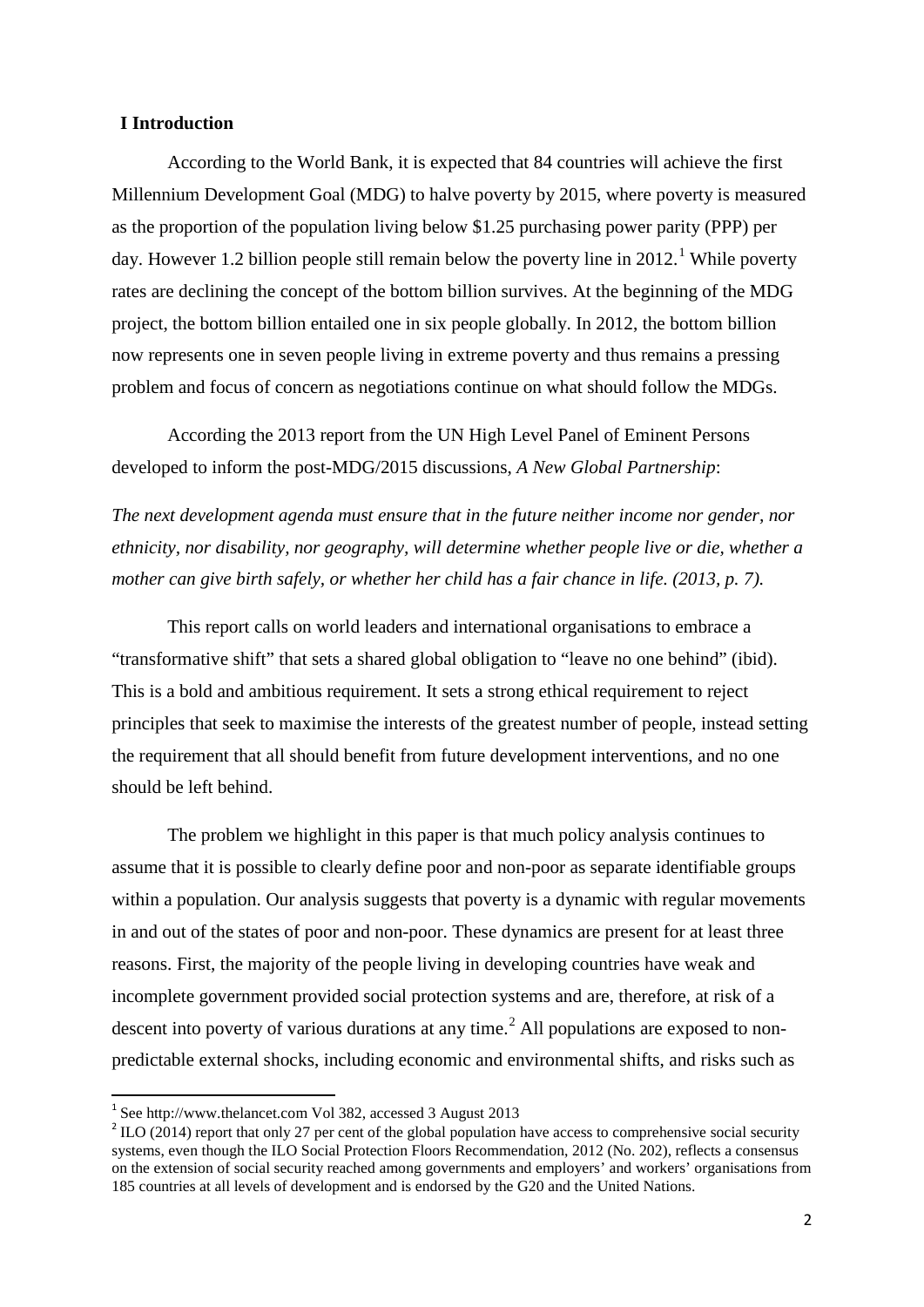ill-health, that can lead to loss of livelihood and a decent into poverty for various durations of time.<sup>[3](#page-3-1)</sup> Second, supports provided by religious and donor organisations have uneven scope and coverage. Although an important safety net for many of the poorest communities, such supports do not represent a sustainable solution for wider populations all of whom share similar risks to external shocks, ill health, and sudden loss. Finally, traditional risk pooling self/community-help supports are weakening with the onset of rapid urbanisation.<sup>[4](#page-4-0)</sup>

In this paper we argue that when poverty is analysed as a dynamic flow, transitory poverty is a dominant feature of the stock at any given time. Temporary spells below the poverty line are experienced by a broad cross section of society. We argue that the risk of extreme poverty goes beyond the bottom billion and that up to 5.1 billion people who lack adequate social protection systems are exposed to finite or transitory spells of poverty, flowing in and out of poverty for finite durations. In what follows, we argue that social protection institutions are required to prevent and cure transitory inflows into poverty. These can be efficient social security schemes based on a contributory model by households and companies, underwritten by governments. Exposure to common risks, variance in risk aversions, and assessments and differences in incomes provide a market for social security products that can lead to Pareto efficient improvements which protect households and prevent the flow of the some-times poor and non-poor into poverty. Further, we argue that such social protection funds and systems could provide the basis for increasing equity through extensive non- contributory social transfers to excluded groups and those experiencing structural poverty, thereby ensuring that no one is left behind. Taking the alleviation of all forms of poverty as the fundamental motivation of development intervention, this paper explains how efficient social insurance instruments can be harnessed to protect against the risk of poverty whilst also targeting equitable outcomes that aim to ensure that no one should be left behind. Rather than seeking to achieve the greatest outcomes for the greatest number, this approach proposes practical measures for an inclusive model which seeks to ensure that all members of a community share in the benefits of social cooperation.

Our approach is motivated by a fundamental axiom of logic, that ought implies can. States must have sufficient capacities to meet this requirement if the obligation is to hold.

<sup>&</sup>lt;sup>3</sup> Word Bank Development Report (2014) documents the extent that global populations are vulnerable to such risks.

<span id="page-4-1"></span><span id="page-4-0"></span><sup>&</sup>lt;sup>4</sup> Devereux and Lund (2010) outline three components of welfare in Africa and argue that the state should take full responsibility for delivery of such services. However, they also argue that the state should be democratic and sensitive to historically modalities that still exist today when transitioning to state run schemes.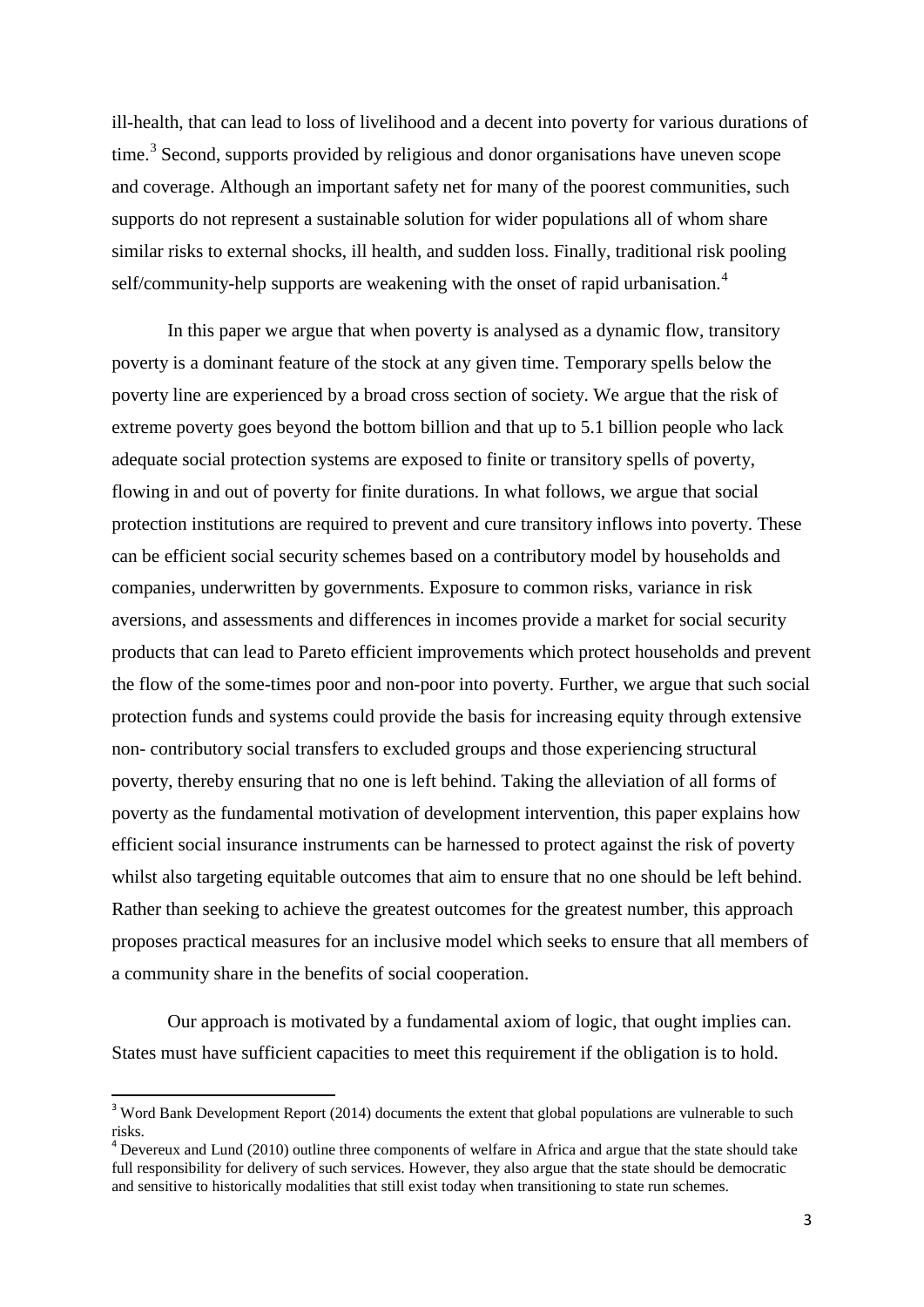Rather than focusing on *"floors*" as per the proposals of the International Labour Office (2011), in what follows, we argue that systems should simultaneously provide protection to those at risk of descent into poverty. Offering the opportunity for insurance against risk can generate a sustainable solution as those in a position to contribute can do so, and funds can be made available to support those in need, recognising that all persons will face similar needs over the course of their lives. Thus, we propose harnessing "natural" inequalities (such as age, capacities, and exposure to risk) to reduce social inequalities (ability to contribute, preference for insurance, gender, resources, and opportunities) thereby prioritising the protection of all those at risk and vulnerable to descent into poverty, and at the same time ensuring that no one is left behind. To stem the dynamics of transitory poverty, we explain how social insurance systems can prevent short-term inflows of people from the *"sometimes poor"* and *"non-poor"* categories into poverty. Further, we argue that the overall social protection fund could provide a sustainable source for social transfers and programmes to target outflows from the category of structurally poor. The particular forms of instrument are different for each category. However, in what follows, we explain how a social protection solution can blend financial engineering and social responsibility, using Pareto efficiency to achieve socially optimal outcomes thereby harnessing what might be termed *"natural inequalities"* to reduce social inequalities, with a particular focus on inclusion and ensuring "*no one is left behind*".

We explain why the instruments that deal with structural issues for targeted groups are important, but instruments that deal with bad luck that can hit the general population are essential in managing the dynamics of poverty, and stemming fresh inflows below the income poverty threshold. In examining the dynamics of poverty, and proposing solutions to stem the flow into poverty whilst simultaneously investing in equitable social transfers and social protection mechanisms, this paper is relevant to policymakers, government and international organisations, those engaged in systems' changes, and private enterprises with the capacity to deliver trans-state multi-national social insurance products.

Section II begins with an introduction to the problem – contemporary conceptualisations of poverty as a stock rather than flow. We explain how stock analysis can fail to capture the dynamic and fluid nature of transitory poverty, and the risks and vulnerabilities of all uninsured, unprotected, insecure human beings. Section III examines the idea of social protection, what this is, how it can be justified, and why this is an appropriate, and indeed essential instrument to stem fresh inflows into poverty. It also argues that such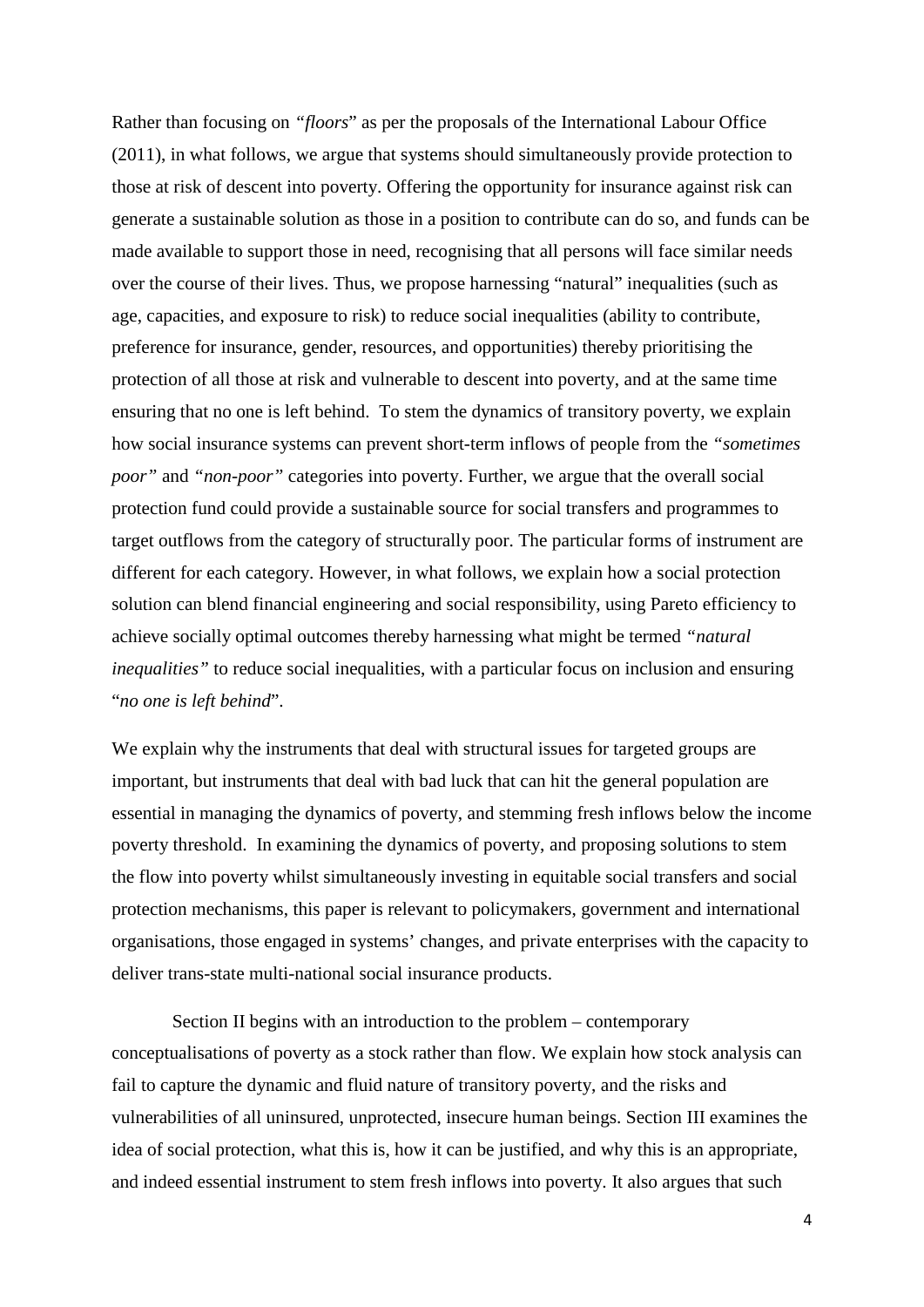instruments are both the right and the smart solution to pursue.<sup>[5](#page-4-1)</sup> In Section IV we explain how such a model might work within country and in a global setting, both in terms of the demands of Pareto efficiency and in generating the conditions whereby greater equity can be achieved and the most vulnerable can be protected. We argue that this model can create financial space for investment in the social and human capital requirements of the most vulnerable individuals, households, and groups. We examine a number of potential objections to this approach in Section V. Section VI concludes.

#### **II The Problem – contemporary conceptualisations of poverty as a stock**

As Amartya Sen has observed, *"… the most common and traditional measure of poverty has tended to concentrate on head counting"* (1999, p. 362). Poverty is most widely measured as a stock. Chen and Ravallion (2008), explain that the numbers in poverty, at any point in time, are highly sensitive to the thresholds that define "extreme poverty".



#### **Figure 1**

As outlined in Figure 1, when the threshold is set at \$1.25 (PPP) per day the numbers in income poverty in 2005 are 1.4 billion individuals. However, this figure jumps to half of

<span id="page-6-0"></span> $5$  The phase "right and smart" is borrowed from the UN HLP report (2013).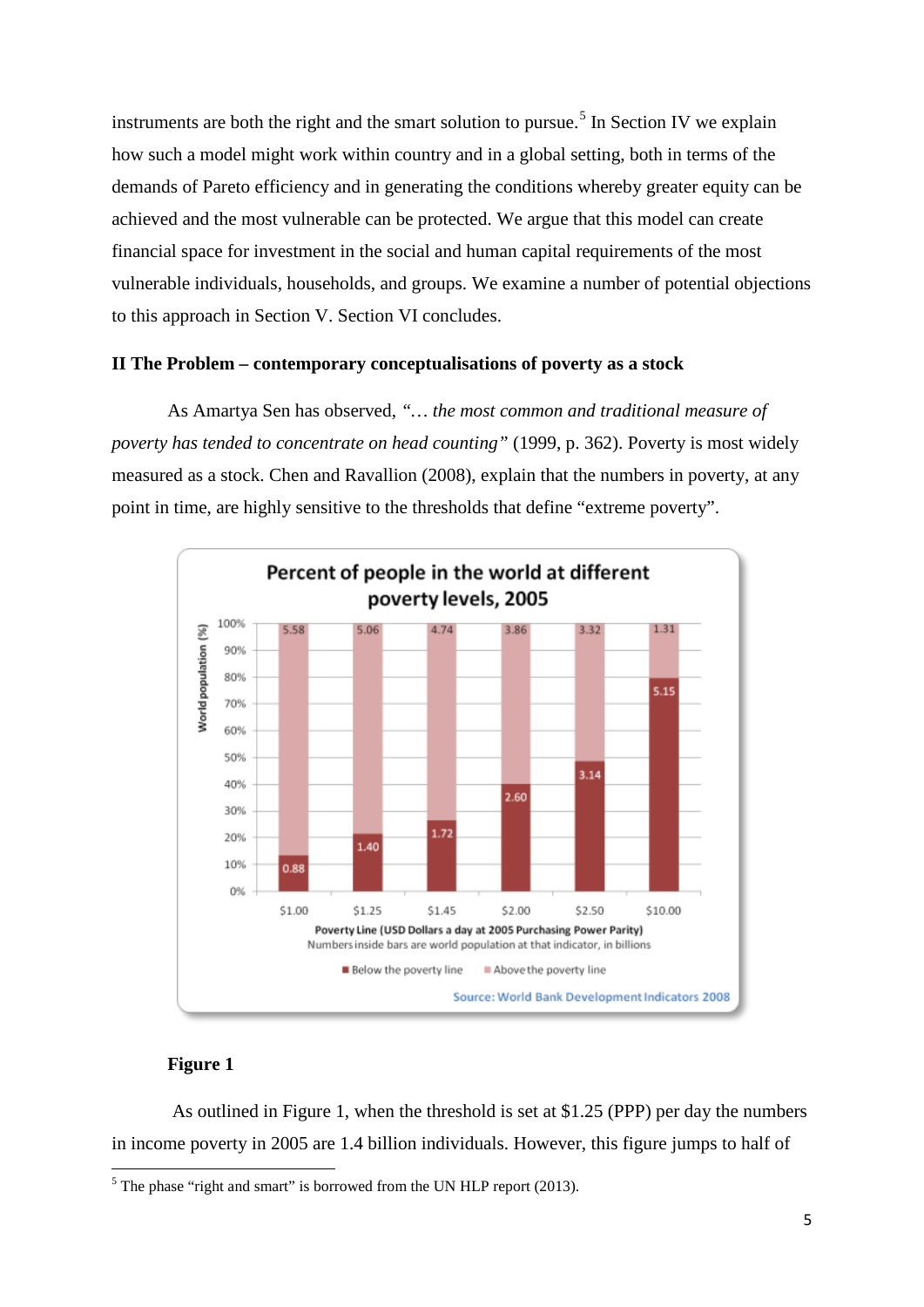the global population when we use a threshold of \$2 (PPP) per day. The reality is that 80 per cent of the global population live on less than \$10 (PPP) per day. The margins that define people as poor and non-poor are very narrow. While thresholds raise an interesting issue, in this paper we are more concerned with poverty dynamics. During the course of a defined period of time individuals can make dramatic movements across the income distribution and thresholds.

As Krishna explains, measuring poverty as a stock entails *"… considering the numbers of poor people at a particular moment in time. Such stocks can be compared across two points in time and the net change calculated. [However] such analysis does not [indeed cannot] reveal how this change was derived: how many people fell into poverty within the specified time frame and how many others concurrently escaped"* (2007, p. 1). An analysis of poverty dynamics examining inflows and outflows reveal the mobility of groups. In simple terms, extreme poverty can be an experience of the broader population and is not confined to a single population cohort.

Contemporary conceptualisations and measures of poverty typically define "the poor" and "the non-poor" as static groups, identifiable by region and demographic group. Debates in both academic and policy literature widely assume that such groups are socially constructed, and not a natural outcome of differing levels of productivity and ability, or indeed, a stochastic outcome. In reality extreme poverty is not experienced by the same bottom billion of the population. Rather there is ongoing mobility between income groups where extreme poverty, for various durations, is a risk for the vast majority of the population in the developing world.

Without disputing the importance of livelihood creation for social and economic development, it is also important to consider livelihood protection. Human beings can suffer endowment/asset and hence income losses if ill- health hits, or food prices shift, or an environmental shock renders a place or type of employment non-viable.<sup>[6](#page-6-0)</sup> Vulnerability to loss of livelihoods and inflows into poverty are a key driver of poverty dynamics and yet are sometimes overlooked in debates on poverty alleviation. In fact, the dynamics of poverty

<span id="page-7-0"></span> $6$  Tanner and Mitchell (2008) see social protection as targeting the general population to best assist people who shift in and out of poverty, with different needs at different points in time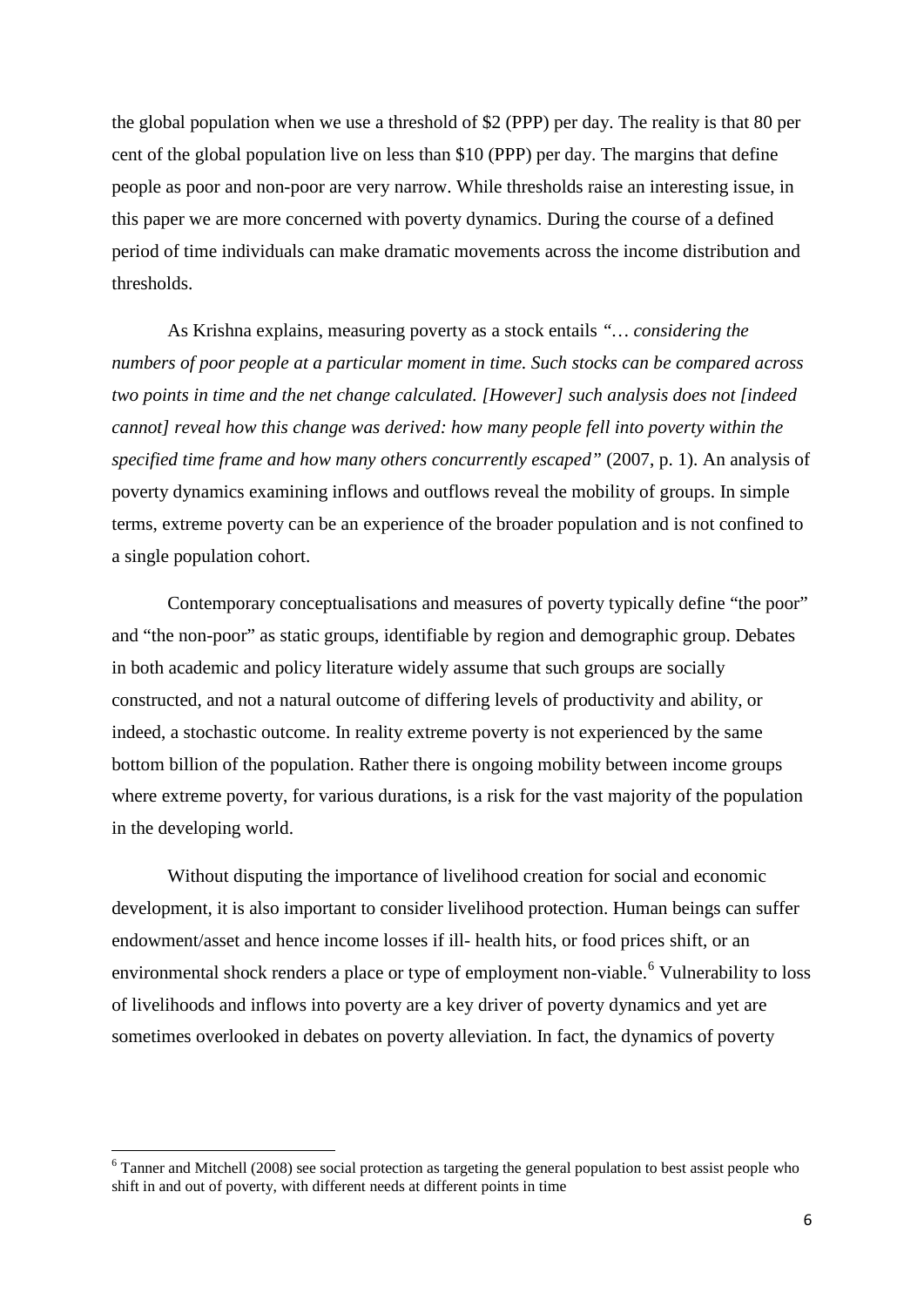involve a far greater reach of households across the population, the implications of which are not well understood.[7](#page-7-0)

The distinction between poverty understood as a permanent stock and poverty understood as a dynamic with inflows and outflows (of different durations), is critical to understanding the fundamental nature of poverty. The stock reflects both transitory and structural elements of poverty. Inflows reflect the levels of vulnerability and risk associated with livelihoods across a broad cross section of the population. Outflows reflect spells in poverty that are more transitory than structural. Overall a flow analysis of poverty allows one to distinguish between structural and transitory poverty, and determine varying levels of vulnerability to descent into poverty and varying ability to exit within the general population. The following equation identifies the change in the stock of poverty,  $\Delta S_t$ , in any time frame as the difference between the number of inflows,  $I_t$ , over the outflows,  $O_t$ , over the defined period.

### $\Delta S_t = I_t - O_t$

Annual flows dictate the change in the level and composition of poverty. In theory the change in the stock can be generated by an infinite number of turnover rates. A change in the stock by positive ten can be due to ten people entering and zero exits, over a year. It is also consistent with one billion and ten entrants and one billion exits over the same period. The former has long durations of a year while the latter would have spells of less than one year. The former are spells without an exit, which appear more structural, while the latter has finite spells that are more transitory.

There are important questions regarding the source of these inflows. Are inflows reflecting structural or transitory issues? Does the spell itself create a path dependency that turns what should have been transitory into a structural problem? If inflows are coming from the general population, and the stock is made up of people that are more transitory in their state than structural, then this would undermine the conventional way of understanding poverty and would require a different policy focus. In practice the stock will consist of various inflow histories of various durations. The stock is likely to have a bias towards long-

<span id="page-8-0"></span> $7$  Typical analysis that informs the contemporary debates focuses on growth in the stock of "the poor". It is argued that the inflow into poverty is driven by high birth rates in low-income locations and households. Second, that these inflow rates exceed the outflow rate from poverty which would include mortality rates. Thus, absolute levels of poverty in identifiable groups increase, even if poverty rates in terms of the total population declines. However, evidence suggests that poverty inflows, duration, and outflows are far less structural and identifiable by group than assumed.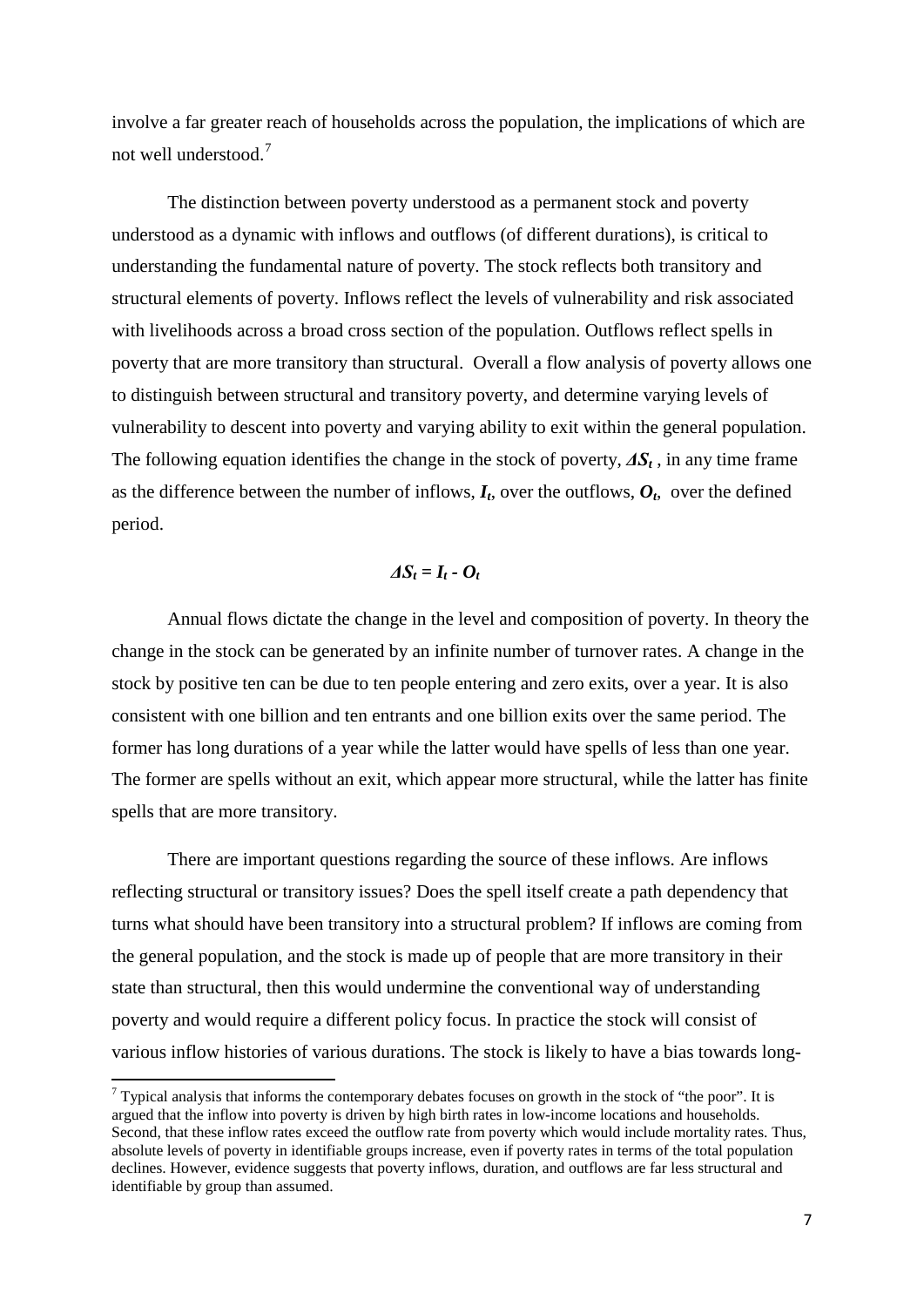term durations, however, short-term incomplete durations can account for a large percentage of the stock when transitory poverty is a feature of the general population experience. From a policy perspective:

- 1. Preventing inflows, or inducing outflows of various durations, can target very different problems and groups of households.
- 2. Different groups may require different forms of social protection that both prevents and helps exit from poverty.

The ILO policy paper, *Social Protection Floor: For a Fair and Inclusive Globalisation* (2011) makes the following statement.

*Current statistics speak eloquently of widespread poverty and deprivation. About 5.1 billion people, 75 per cent of the world population, are not covered by adequate social security (ILO) and 1.4 billion people live on less than US\$1.25 a day* (World Bank)'.(2011: xxi)

The issue we are raising is that the 1.4 billion at any point in time may not be the same people and hence cannot be the sole target of policy. In reality we have 5.1 billion with potential and realised spells in poverty and hence policy should shift to this reality. The reasons why one might fall into poverty are multiple, but the probability of a spell in poverty will not be a completely random event. Following Sen's analytical framework to explain the causes of famine (Poverty), using the failure of the mechanisms behind the First Welfare Theorem (pathways to Pareto efficiency), we see that exposure to poverty depends not only on the discriminatory nature of shocks, but also on the initial position of households in terms of endowments (assets/income) and entitlements (access to goods; access to protection). Therefore, instruments to protect against shocks, as well as instruments to improve the initial position of households such as opportunities for employment, are both required to stem fresh inflows into poverty, and support a sustainable, thus permanent, exit from poverty.

Conceptualising poverty as an identifiable stock does not extend any consideration to the stochastic events that occur over the duration of a human life. For all human beings, life is precarious and uncertain. Accidents happen, ill-health hits, and natural shocks occur. These are matters of sheer brute luck to which every human being, as a finite and vulnerable entity, is exposed. External shocks, including economic and environmental shifts, and risks such as ill-health, can affect any individual, household, or population in a non-predictable way, and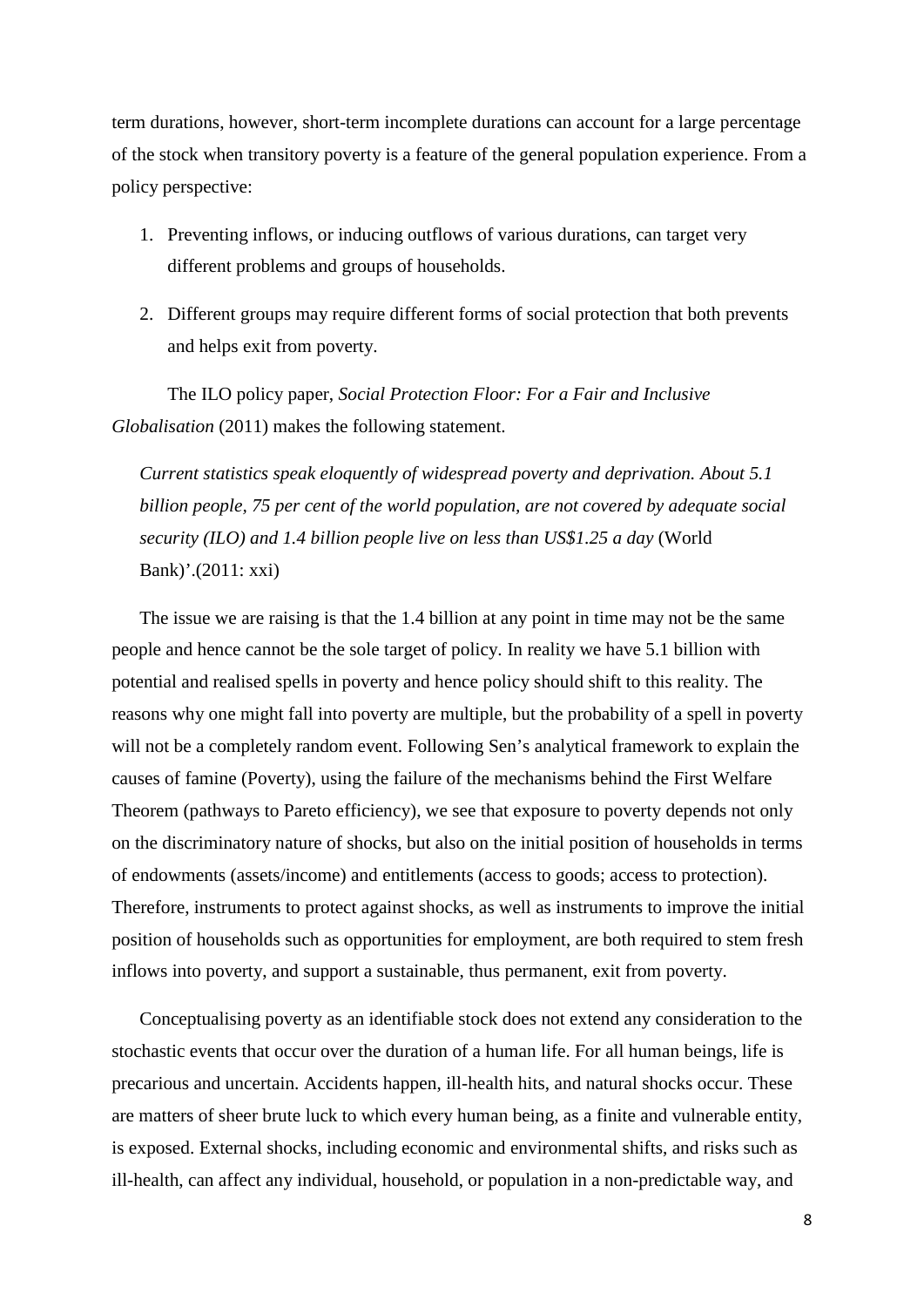can lead to loss of livelihood and decent in to poverty. From an economic perspective, formal market economies cannot function if individuals do not have capacities to insure their assets and protect their investments and livelihoods. From a moral perspective, an individual's lifeopportunities should not be determined by morally arbitrary factors such as a flood or accident. Distinguishing between structural and transitory drivers of poverty gives rise to a focus on the identification of different constituencies (permanently poor; sometimes poor; and never poor); characterised by different vulnerabilities (causes of inflow); indifferent structural problems (deterrents to outflow); and which require different instruments and coping strategies. The following table, although representative of a stock, gives some indication of the dynamic nature of poverty through the structure of questions.

| Countries          | Years.          | Always poor | Sometimes poor | Never poor |
|--------------------|-----------------|-------------|----------------|------------|
| China              | 1985-90         | 6.2         | 47.8           | 46.0       |
| Côte d'Ivoire      | 1987-88         | 25.0        | 22.0           | 53.0       |
| Ethiopia           | 1994-97         | 24.8        | 30.1           | 45.1       |
| India              | 1975/76-1983/84 | 21.9        | 65.9           | 12 A       |
| Indonesia          | 1997–98         | 8.6         | 19.8           | 71.6       |
| Pakistan           | 1986-91         | 3.0         | 55.3           | 41.7       |
| Russian Federation | 1992-93         | 12.6        | 30.2           | 57.2       |
| South Africa       | 1993–98         | 22.7        | 31.5           | 45.8       |
| Viet Nam           | 1992/93-1997/98 | 28.7        | 32.1           | 39.2       |
| Zimbabwe           | 1992/93-1995/96 | 10.6        | 59.6           | 29.8       |

Table 1.1 Percentage of households who are: always poor, sometimes poor, never poor

Source: Cited by Subbarao, 2002. While the data for this study was collected some time ago, the essential point that this table conveys is unchanged - that a large proportion of people fall in and out of poverty.

From this table it is possible to identify large numbers of people who would claim that they are "sometimes poor", that is, for one reason or another, they experience finite spells of income poverty. The distinction between structural and transitory poverty is critical when selecting appropriate instruments, interventions, and policies. As Grootaert, Kanbur, and Oh (1995) note, those experiencing permanent exclusion from the formal workforce may need targeted programmes to enhance their human and physical capital endowments; those excluded from the workforce on a permanent basis due to disability or old age may require permanent cash transfers in the form of pensions and disability allowances; while those who are unable to find employment or unable to work due to a short term illness, for example, may only require temporary assistance.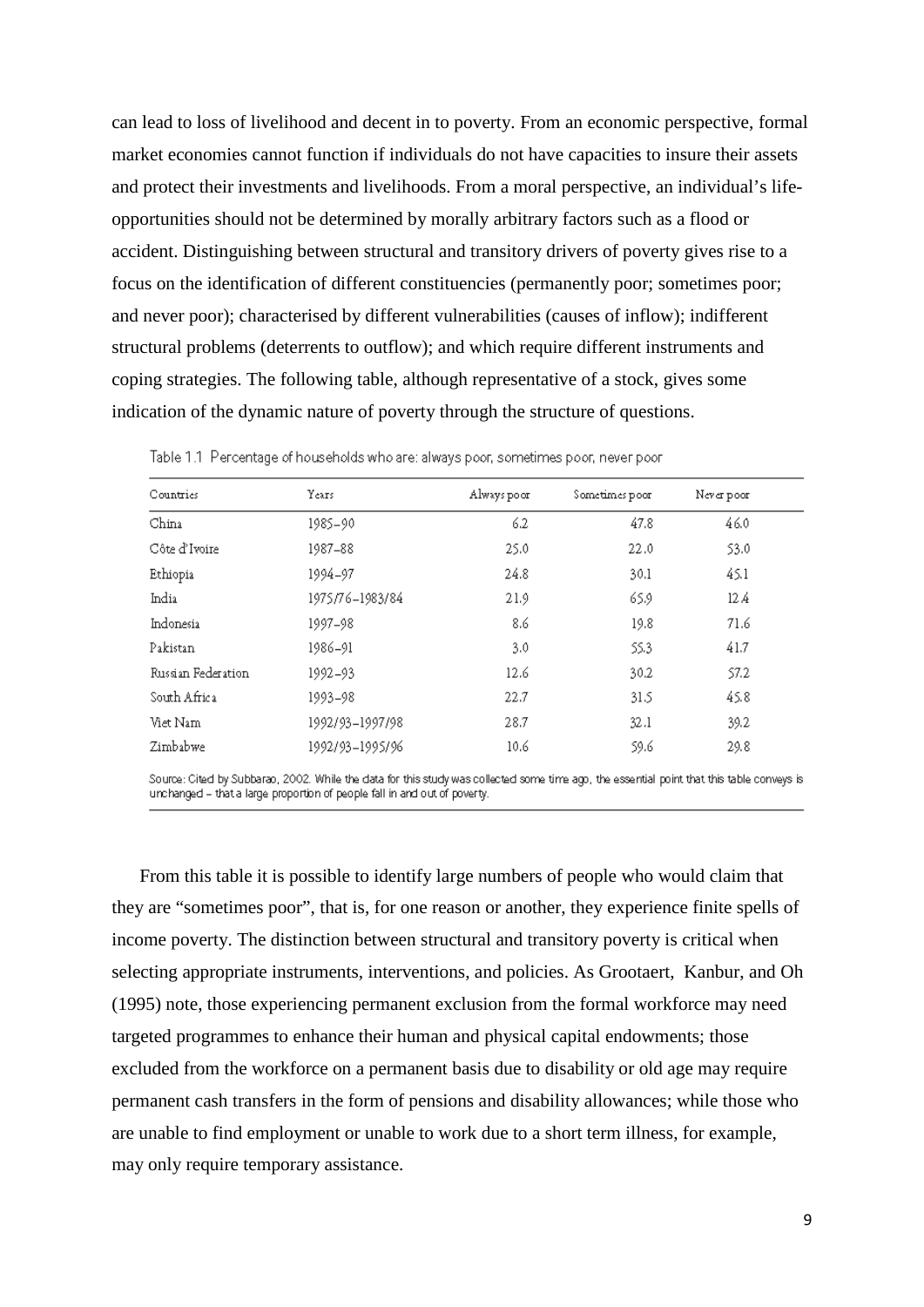Analysis of poverty that focuses on head counts, with an underlying assumption that *"the poor*" are a homogenous, static group, identifiable by region and demographic profile, cannot account for the inherently non- predictable and transitory nature of poverty. As Krishna's research indicates, *"… not everyone who is poor was born into poverty.... [rather] poverty is constantly being refreshed with two concurrent streams flowing in parallel"* (2007, p. 1), with different people moving into and out of poverty at the same time.

So what are the implications of this, and what is the link with persistently high levels of poverty and social protection? In what follows, we argue that a person born in Malawi shares a similar need for social protection as a person born in Malmo or Madrid. When poverty is analysed as a flow rather than a stock, we argue that fresh in-flows below the poverty threshold are most likely to come from the broad group of unprotected individuals, rather than a definitive fixed group. Thus, if development interventions are to achieve their objectives of reducing poverty and protecting the most vulnerable, then they ought to give consideration to this wider group, with its different constituencies, requirements, and vulnerabilities.

#### **III The Idea of Social Protection**

#### *3.1 What is social protection?*

According to Gentilini and Were Omamo, the idea of social protection *"… captures how members in societies support each other in times of distress"* (2011, p. 329). This idea entails two distinct components – social security or insurance, defined as a reciprocal, contributory fund that people pay into to protect their assets, and receive benefits from as the need arises; and social protection measures, defined as non-contributory social transfers distributed to those excluded from the formal workforce due to age (in the form of pensions and child benefits); ability (disability allowances; maternity cover), and public goods and services. Different individuals, households, and groups will require different instruments and interventions, depending on the context of their needs.<sup>[8](#page-8-0)</sup>

In response to shared risks and mutual vulnerabilities countries in the Global North have all moved towards varying models of social protection that create safety-nets around

<span id="page-11-0"></span><sup>8</sup> Devereux and Sabates-Wheeler (2004) state "Today, social protection refers to all public and private initiatives that provide income, consumption or asset transfers to the poor, protect the vulnerable against livelihood risks, and enhance the social status and rights of the marginalised". Thus a welfare state is required to consider both the poor and those vulnerable to poverty.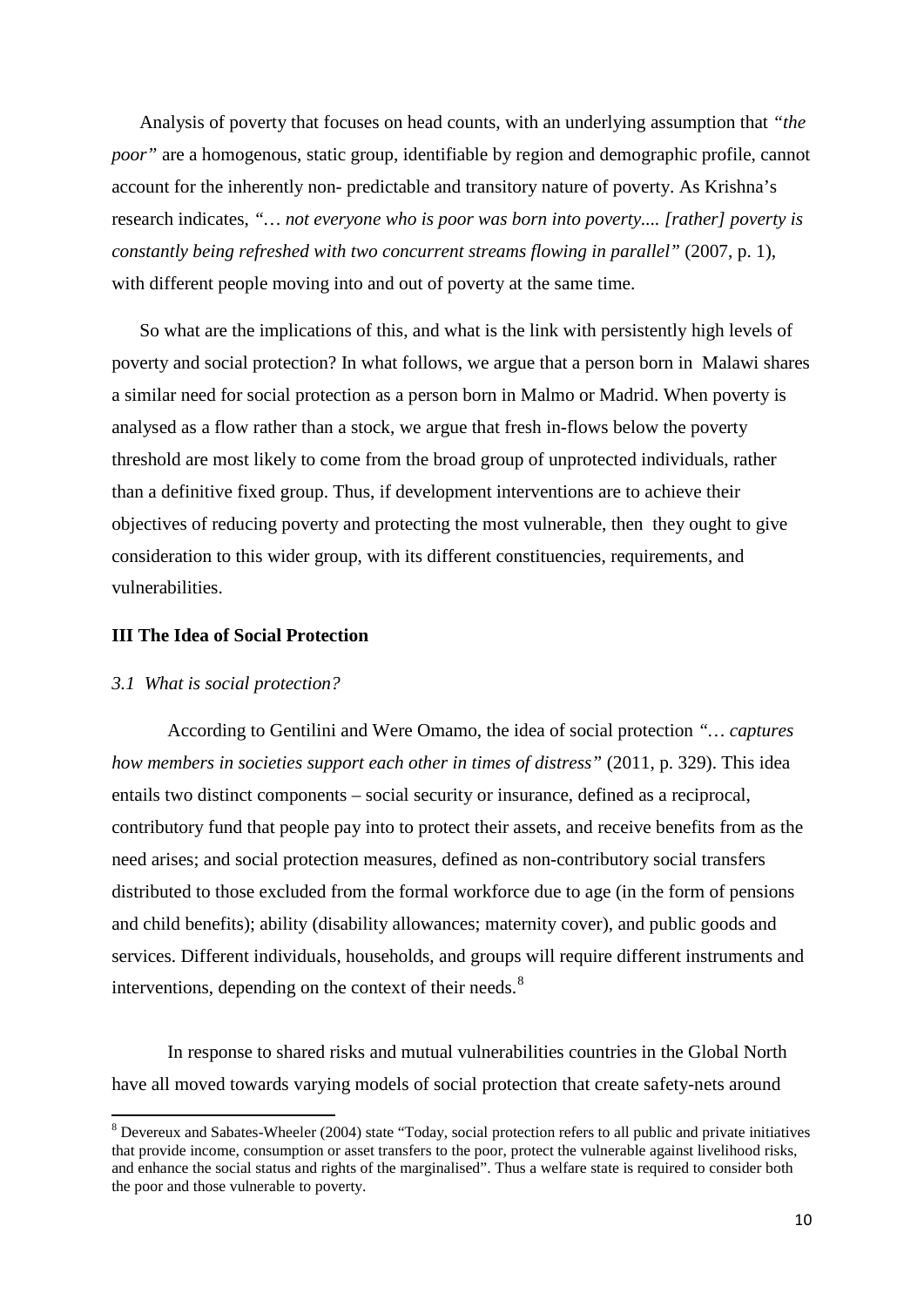their communities, and support their social, political, and market systems. Social protection, including contributory and non-contributory instruments, within these locations is typically justified on the basis of solidarity and reciprocity. Solidarity here refers to the recognition of shared human risks and vulnerabilities, and ultimately rests on recognition of the equal moral worth of all individuals. Reciprocity here refers to systems of social cooperation and engagement that all contribute towards, and where the benefits and burdens of such cooperation can be shared across all members of the community.

However, social protection structures are not unique to high income locations. In traditional communities, it is typical for families and extended families to come together in times of need. Thus, informal social protection frameworks of many varieties have been part and parcel of human social existence for many years, particularly in rural areas. Over the last century, non-governmental organisations have engaged in the provision of some social protection instruments and the delivery of public goods and services in many lower-income locations. However, in 2011, 75 per cent of the global population live without social security and social protection supports. In less developed countries and regions, in the absence of such supports, individuals and households must develop coping strategies at a micro level to deal with both natural and social contingencies. Thus, exposure to shocks, even minor shocks such as an illness or a temporary loss of employment, leave the majority of the global population in a state of material insecurity and vulnerable, and to varying degrees, at risk of descent below the poverty threshold.<sup>[9](#page-11-0)</sup>

However, the poorest countries also have the greatest barriers to deploying social protection schemes for a range of reasons including lack of resources, social cohesion and trust, weak political legitimacy, political will, and historical practices. For example, in a number of countries in Sub-Saharan Africa economies are predominantly informal; state infrastructure to facilitate taxation, trade, and employment regulation are weak; and social trust in state institutions is low. As such, there can be substantial economic, social, and political barriers to establishing formal sustainable and state-financed social protection systems. At the same time, the demographic profiles of such locations, with young populations, increasing levels of education, improving health and life expectancies, suggest that the capacity exists for such populations to contribute to a social protection fund, should the opportunity to do so arise. This points to the possibility of a strong market for social

<span id="page-12-0"></span><sup>9</sup> Devereux, Ellis, and White (2009) do recognise that social protection provides different needs for various groups. It evens out consumption patterns over shocks to households by ensuring a basic level of income and it also prevents asset loss in times of temporary distress and adverse shocks.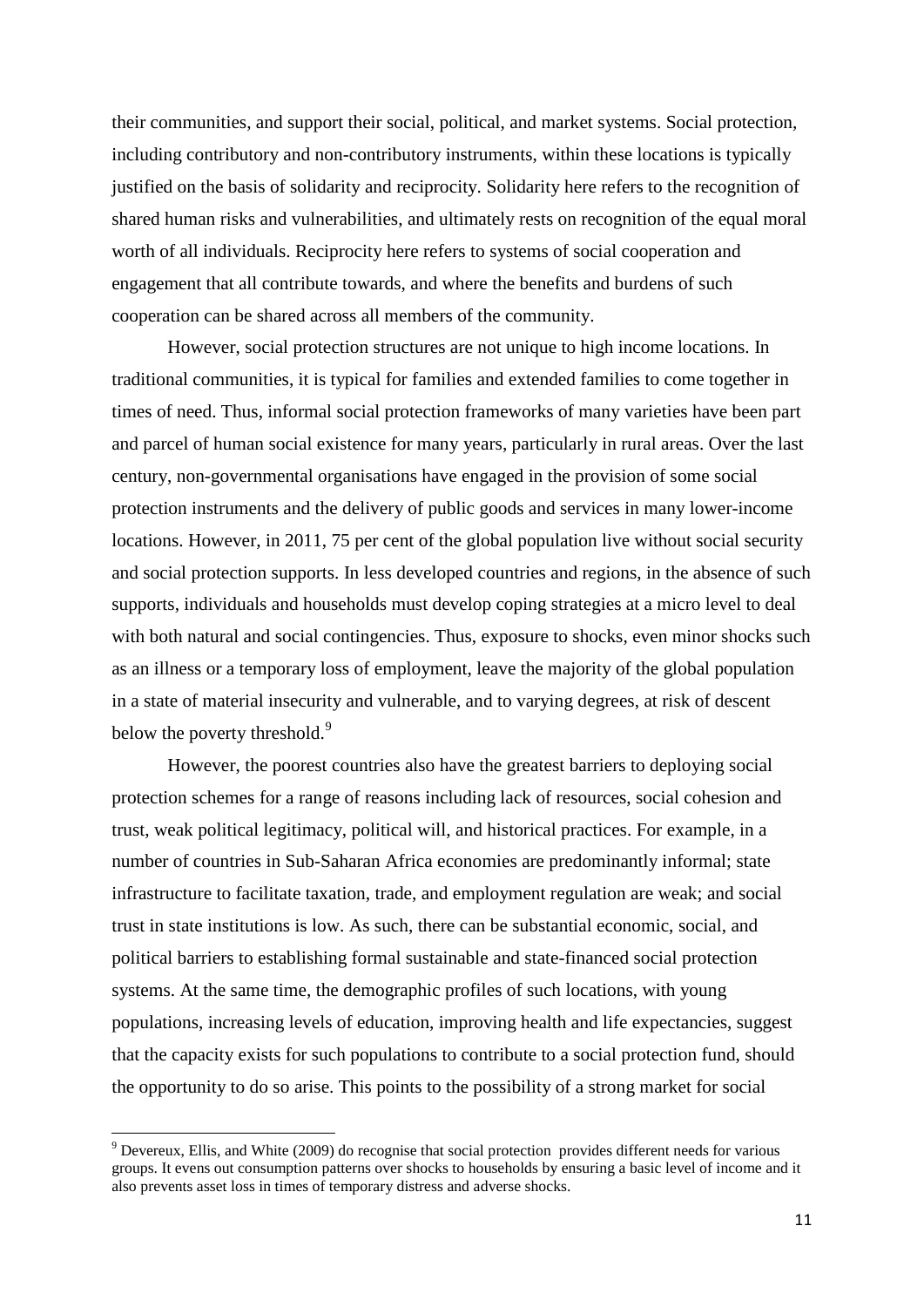insurance within countries and global partnerships. The reasons for establishing such frameworks are multiple and varied, but underlying all such models is a general acknowledgement that life is precarious and uncertain. Accidents happen and natural events occur. These are matters of sheer brute luck to which every human being, as a finite and vulnerable entity, is exposed. In the global North, rather than adapting to such uncertainty and exposure to such risks through deepening patterns of self-reliance, general practices of insurance, risk-management strategies, welfare bureaucracies, and critical infrastructure supports evolved, engaging private and public entities, to pool the risks and resources, and distribute to participants of schemes as needs arose.<sup>[10](#page-12-0)</sup> Thus, there are strong moral and economic reasons for investing in the development of robust social protection systems that can support the global population, and not only those born in regions of the Global North.

#### *3.2 Why Are Social Protection Instruments Required?*

The requirements for social insurance and protection are generated by the contingencies of human life to which every human being is exposed. Many different reasons can be identified to justify social protection systems. Such reasons include moral and ethical justifications; social and political justifications; and economic and prudential justifications.

From a moral perspective, social protection instruments can be explained as practical manifestations of what might be termed, a duty of mutual aid. There are prudential reasons for acknowledging such a duty. For example, situations arise in every person's life when they need the help of others, and so to ignore this duty when others are in need might deprive one of assistance when the need arises. However, there are also reasons to attribute intrinsic value to this duty. As John Rawls has suggested, *"… a sufficient ground for adopting this duty is its pervasive effect on the quality of everyday life. The public knowledge that we are living in a society in which we can depend upon others to come to our assistance in difficult circumstances is itself of great value.... The primary value ... is not measured by the help we actually receive but rather by the sense of confidence and trust in other men's [and women's] good intentions and the knowledge that they are there if we need them*" (Rawls, 1971, p. 339).

There are further and perhaps weightier moral reasons to seek the establishment of institutions that can provide social protection. All communities are, to a greater or lesser

<span id="page-13-0"></span> $10$  See Duffield (2010) for a critical examination of the "global life-chance divide".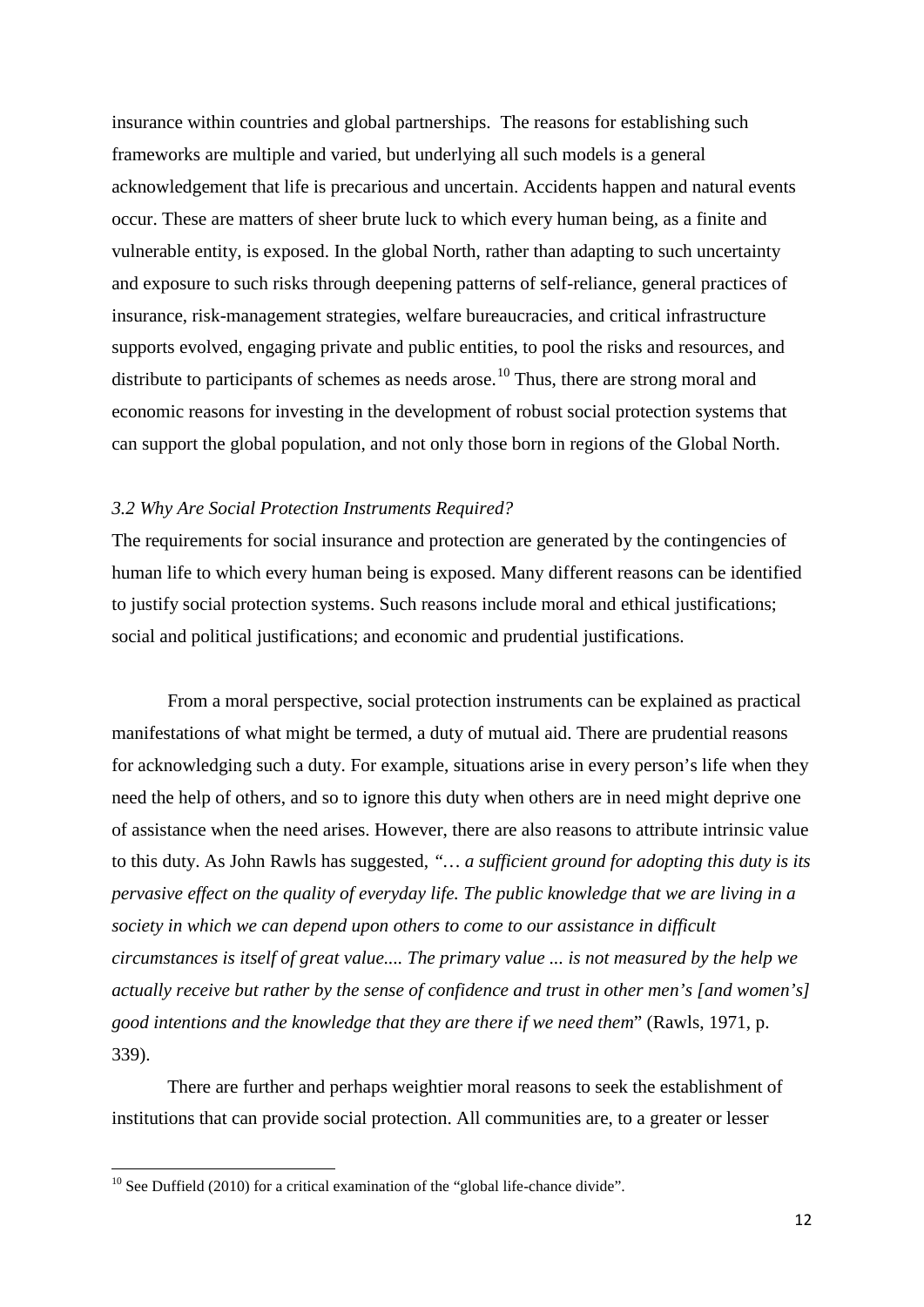degree, engaged in systems and practices for mutual cooperation and benefit. The matter of distribution of these benefits, and the corresponding burdens, is fundamentally a matter of justice, and an appropriate area for moral evaluation and scrutiny through a justice-based lens. Further, many have argued that there is something essentially unjust when a person's life-chances are determined not by their choices, but by brute luck.<sup>[11](#page-13-0)</sup>Many liberal egalitarians argue that justice demands that the worst effects of bad luck should be mitigated and therefore, there may be a moral requirement to establish institutional arrangement where these do not exist.<sup>[12](#page-14-0)</sup> Richard Arneson, for example, has argued that this is a central concern of distributive justice:

"The concern of distributive justice is to compensate individuals for misfortune. Some people are blessed with good luck, some are cursed with bad luck, and it is the responsibility of society – all of us regarded collectively – to alter the distribution of goods and evils that arise from the jumble of lotteries that constitutes human life as we know it" (Arneson, 2003: 103).

However, this does not explain or indicate which principles of justice would be most appropriate to guide in the establishment of such institutions, and to evaluate the performance of these institutions. So, for example, should these institutions aim to deliver maximum benefits to the greatest number? Or should they target protections for the least advantaged. Also, claiming that social protection institutions ought to be established as a matter of justice does not explain what elements of justice give rise to this claim. For example, does the need for such institutions arise from the demands of human rights? Or capabilities? Or needs? For example, the ILO claim that *"… the notion of a social protection floor is anchored in the fundamental principle of social justice, and the specific universal right of everyone to social security and to a standard of living adequate for the health and well-being of themselves and their families"* (ILO 2011, p. xxiv). However, quite what this principle of social justice would entail is not clarified. To claim that something is a matter of social justice does not explain what justice means in this context. Further, a claim that something is a matter of human rights represents a moral claim that generates obligations on others. However, quite who these "others" are is also not immediately or obviously clear.

<span id="page-14-1"></span><span id="page-14-0"></span><sup>&</sup>lt;sup>11</sup> See, for example, Dworkin (2003, 1981), Tan (2004), and Arneson (2004).<br><sup>12</sup> See Tan 2004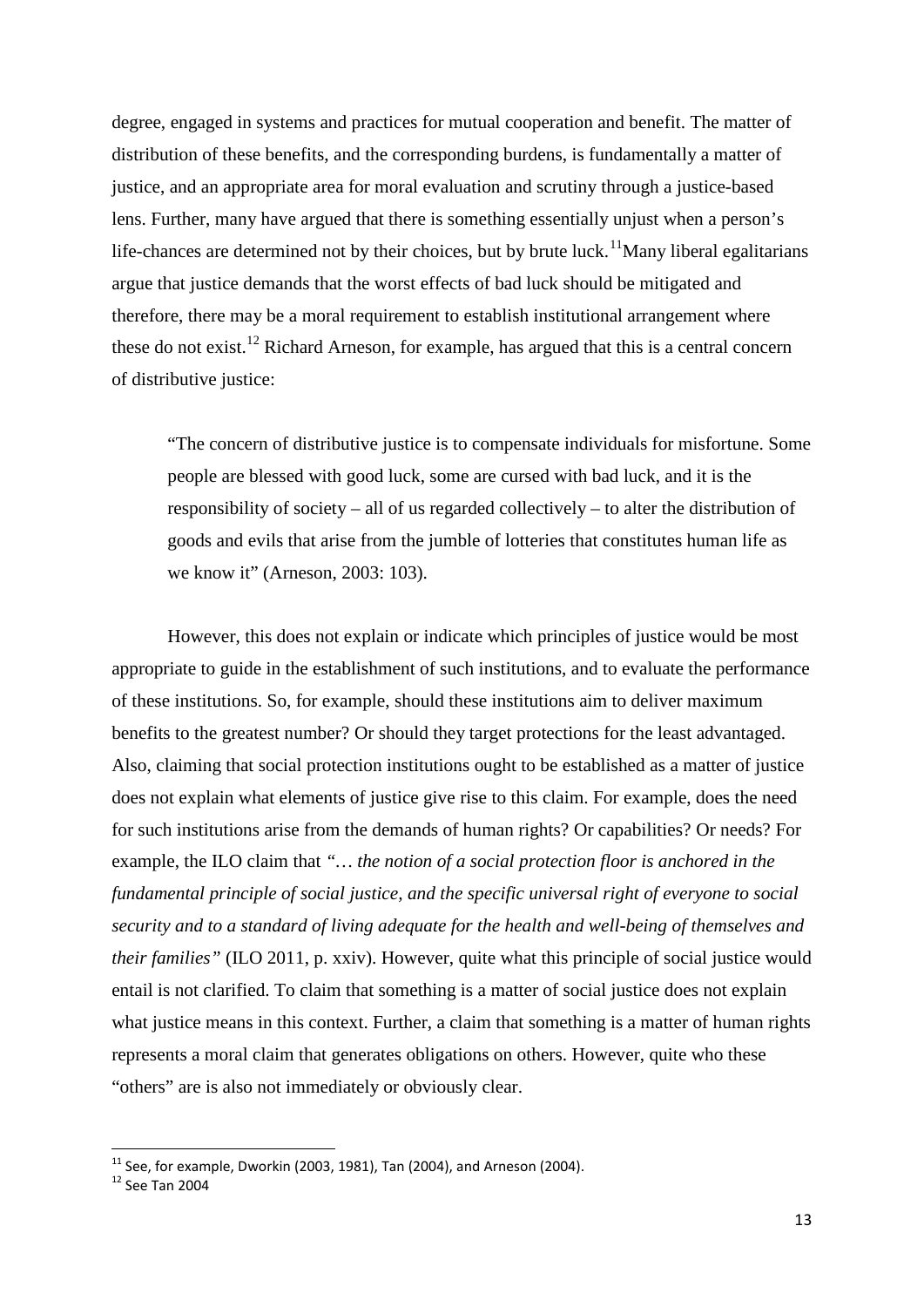Although there may be debate on the specific principles of justice, it is clear that there are strong arguments to support the establishment of institutions that would mitigate shared risks and human vulnerabilities. However, if ought implies can, then there may be difficulties in proposing the implementation of such institutions in a number of countries that simply do not have the capacities to invest and build such institutions immediately. Thus a decision must be taken to determine where to invest limited resources, and which constituencies to prioritise. These are normative issues concerning who ought to be targeted, what instruments will be most efficient and effective, and how to prioritise the competing interests and demands of different groups. In order for states to build capacities, they require investment in the highest revenue generating instruments, however, these are least likely to bring immediate relief to those most in need. At the same time, investment in the most vulnerable through non-contributory social protection programmes such as cash transfers, pensions, child benefits and so on, bring immediate and targeted relief to those most in need, but are ultimately unsustainable in the absence of reciprocal arrangements or a functioning contributory system. It might seem as though there is a tension between the demands of efficiency and the demands of equity. Thus, institutions of social insurance and protection are an appropriate subject matter for principles of justice, both to guide in the selection of the most appropriate instruments, and to evaluate outcomes of these arrangements.

As a first step, it could be argued that there is a duty on the donor community and states to support the establishment of such institutions, on the basis of basic justice. There is a deep unfairness that a person's place of birth will determine the level of security they experience during the course of their lives. From the perspective of basic justice, it would seem reasonable to suggest that all states should, as Rawls has argued, *"… assist in the establishment of just arrangements when they do not exist, at least when this can be done with little cost to ourselves"* (1971, p. 334).

There are pluralities of philosophical and political perspectives that can be drawn upon to defend the establishment of social protection mechanisms. For example, such systems can be defended on the basis of rights, as per the ILO position, or on the basis of capabilities and basic needs.

There are many rival conceptions of justice that could be examined and applied within this debate, including utilitarianism which gives priority to efficiency when seeking to maximise the value of utility; and liberal egalitarianism, which argues that inequalities can only be justified if they work to the benefit of the worst off (John Rawls, 1971; Brian Barry, 1989). Perhaps the most influential principle of social justice concerning matters of equity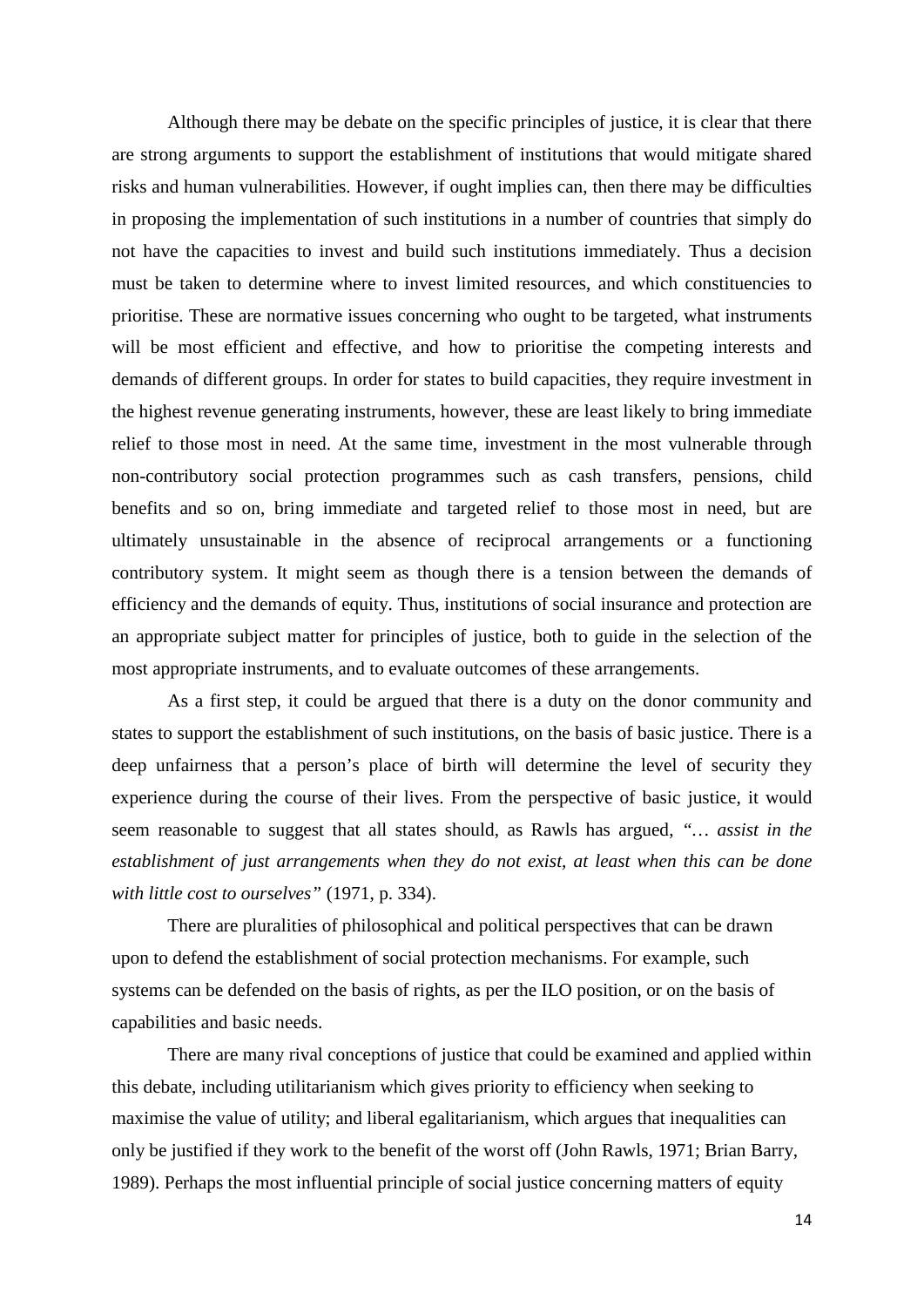within modern market economies is John Rawls's *"Difference Principle*" which states that *"Social and economic inequalities are to satisfy two conditions. First, they must be attached to offices and positions open to all under conditions of fair equality of opportunity; and second, they must be to the greatest benefit of the least advantages members of society"* (Rawls, 1993,p. 291).

The difference principle is based upon two core assumptions. Firstly, that circumstances of reciprocity exist and that these are sufficient to ground shared principles; and secondly, that such principles can be the subject of public reasoning and debate. It is around this matter that post-2015 public debates and dialogue seem to have found some consensual space. There seems to be a growing political consensus around a limited number of liberal egalitarian principles of justice that the new goals should ensure that no-one is left behind. For example, the UN HLP report demands a *"transformative shift*" in the international development policy agenda that *"leaves no one behind",* and supports the growth of a *"global partnership",* on the basis of global reciprocity and solidarity. Thus, there seems to be a growing political consensus on the ethical basis that will guide the international development agenda following the MDGs. This ethical basis seeks to utilise efficient solutions to invest in equity, and socially optimal arrangements. It is this basic requirement that we use to inform and defend the systems of social protection developed here. In particular, it is this requirement that connects efficient, contributory social protection systems to non-contributory instruments, and increasing social equity in the theoretical section of this paper.

There are also strong social reasons to justify the implementation of social protection instruments in locations that currently lack such structures. From a historical perspective, the experience of industrialisation, development, and urbanisation experienced in the Global North through the nineteenth and twentieth century led to the breakdown of traditional structures of social protection through families and communities. Over time, high income locations, characterised by predominantly urban populations and smaller families, developed more formal, state regulated and managed structures and instruments to provide security and protection from the slings and arrows of fortune to their populations.

With the rapid speed of urbanisation experienced in many low and middle income countries in the opening decades of the twenty-first century, it is emerging that traditional practices are breaking down, or are less effective as large numbers of people move to the cities to find work. This prompts a pressing need to develop new institutions and instruments to support migrants and urban communities that do not have traditional connections of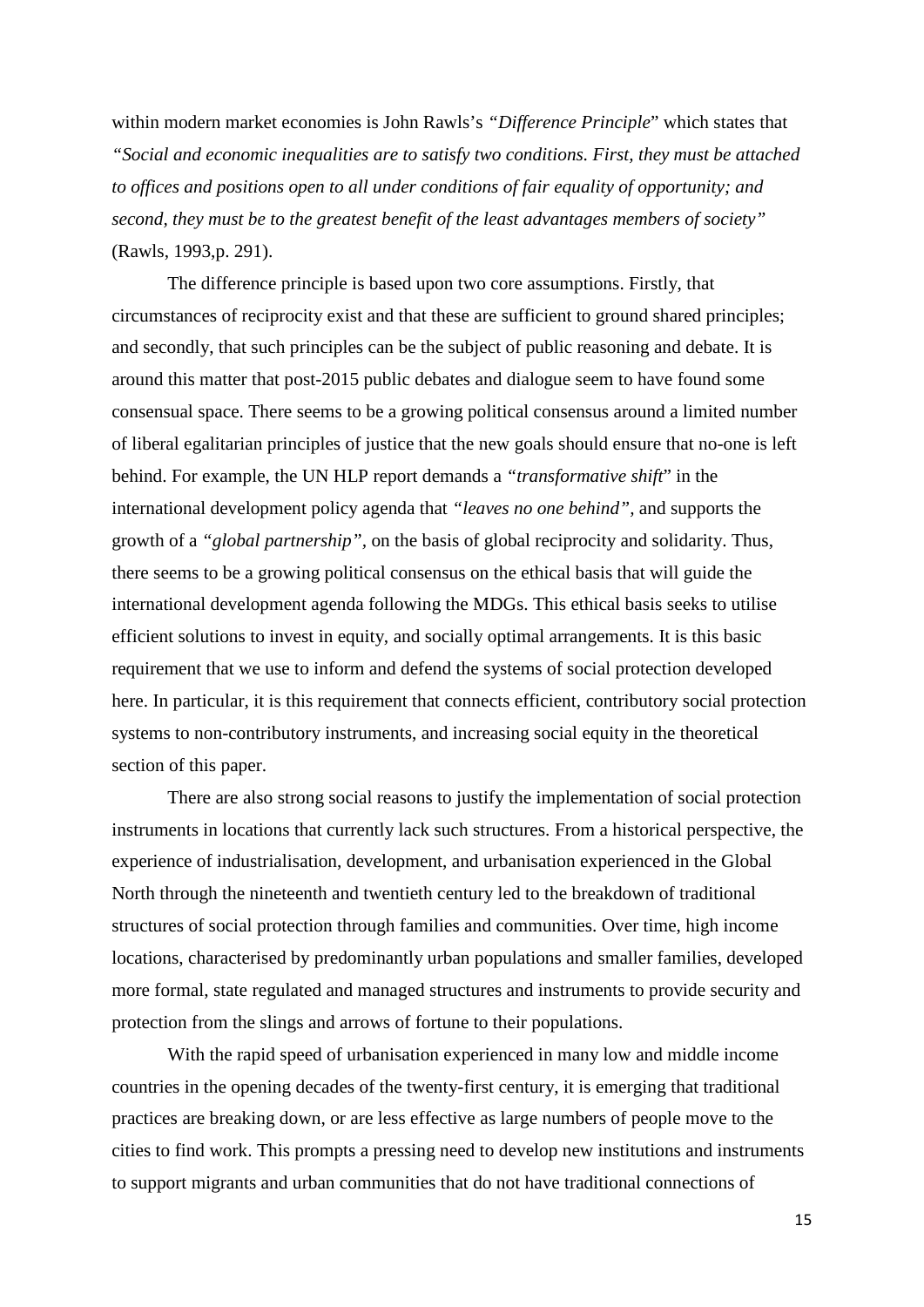solidarity and communal links upon which they can fall back. Rising poverty in urban locations has rapidly moved to the fore in research conducted by organisations such as Oxfam International who have highlighted the demographic shifts from rural to urban as a cause for concern requiring fresh instruments and interventions. They have highlighted the fact that *"… there are more people with incomes under \$1.25 a day living in India than in all of sub Saharan Africa"* [\(http://www.oxfam.org/sites/www.oxfam.org/files/oxfam-strategic-plan-](http://www.oxfam.org/sites/www.oxfam.org/files/oxfam-strategic-plan-)2013-2019.pdf: 13). These are locations where international NGOs typically do not have as great a presence, where they would not be as heavily engaged in the provision of public goods and services, and would usually not have the capacities to provide such public goods and services to this rapidly expanding population. This claim is supported in both the MDG and World Bank 2013 reports on global poverty levels. Thus, from a social perspective, as communities shift and change, and rapid urbanisation continues, new systems and structures are required to maintain, or support in the development of, social cohesion, inclusion, and solidarity. The absence of such systems increases the probability of crimes against property, corruption, violence, and, ultimately, sustainable economic development.

More recently, empirical literature has linked the concept of social protection not only with responsibility, but also with opportunity. For example, Gentilini and Were Omamo have found that the concept is now linked with a wider range of motivations and justifications including *"… macroeconomic stabiliser, humanitarian responses, from risk management, to promoting social justice"* (2011, p.329). As Gentilini and Were Omamo note, many risks are predictable, and so *"… a corresponding predictable level of support is required to address needs ex ante, rather than ex post emergency assistance*"(2011, p. 334).

In high-income locations, elaborate social protection infrastructures have evolved to insure people against shocks and periods of poverty (income and asset loss). However, in less developed countries and regions, exposure to shocks, even minor shocks such as an illness or a temporary loss of employment, leave the majority of the global population in a state of material insecurity and vulnerable, to varying degrees, to a descent below the poverty threshold. Even those within employment may not be fully protected. As the ILO argue, *"… not all forms of employment guarantee an escape from poverty, and indeed, having a job certainly does not mean that one cannot be poor" (*2009, p. 4). Income security is an essential, instrumental factor in enabling individuals and households to move out of poverty, but it is not sufficient to protect them against descent below the poverty threshold. According to the ILO report (2011) *"… the recent economic crisis has demonstrated the importance of structural progress towards extending social protection in a coherent and coordinated*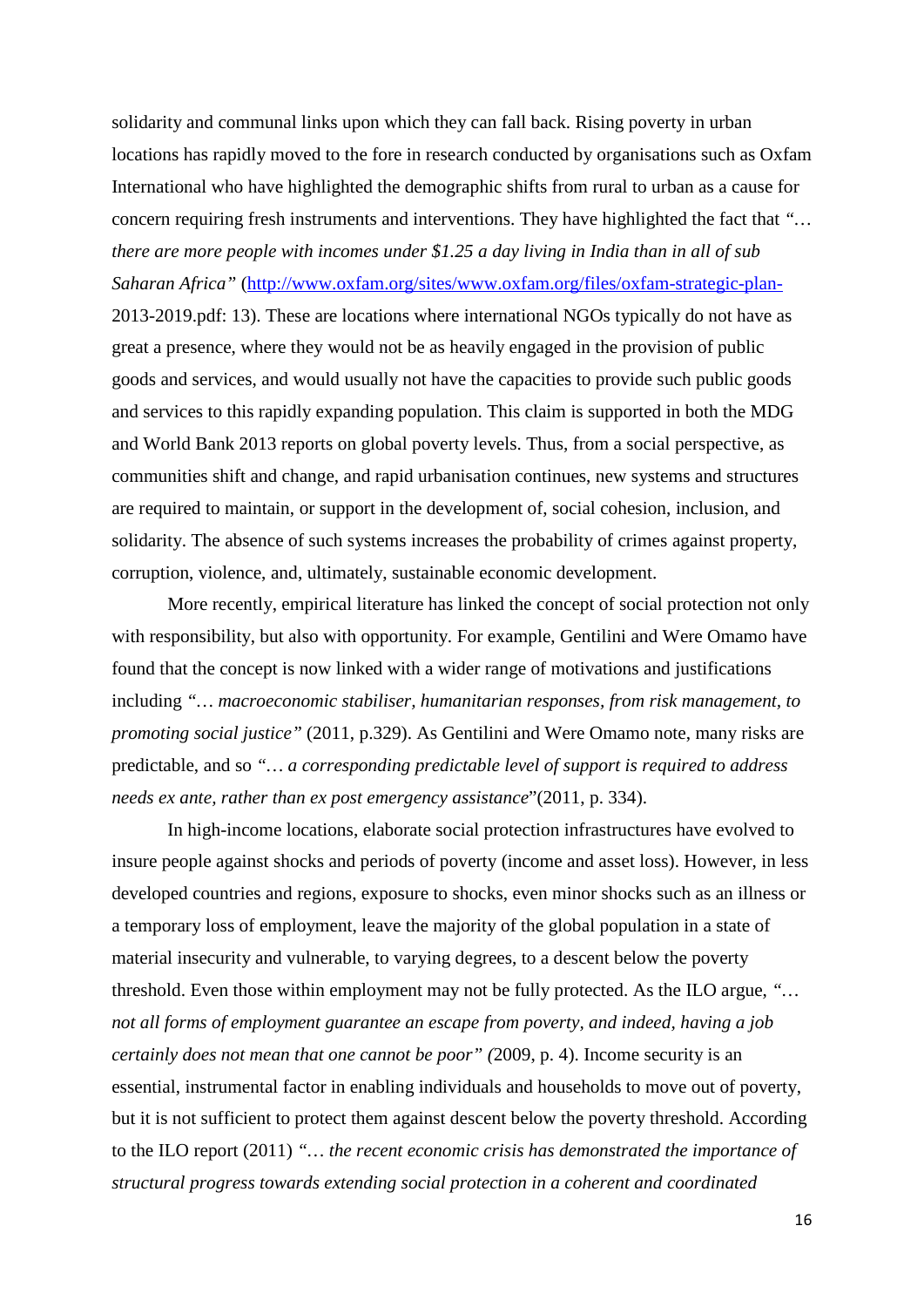*manner at national and local levels. Social protection measures have cushioned the impact of the crisis among the vulnerable population, served as a macroeconomic stabiliser fuelling demand and enabled people to better overcome poverty and social exclusion in developing and developed countries"* (2011, p. xii).

Protection and confidence is critical to a well-functioning economy. According to a recent MDG review report, *"… people are more likely to make long-term investments when they feel secure on their property."*[13](#page-14-1) Evidence from European welfare states indicates that people are more likely to spend, rather than save; to invest in their families (through health and education), and their futures, and this contributes directly to sustained economic growth. Such growth then generates a platform for further investment in social institutions and protection instruments to ensure that no constituencies are excluded. Thus, social insurance and protection are required for the promotion of just economic growth.

Finally we look at political motivations and justifications for building social protection instruments, including social transfers and insurance schemes. As the primary duty-bearer with responsibility for the protection and fulfilment of legal rights within their constituencies, states would be required to build institutions and systems to support their citizens and their economies. As states continue to support and endorse international declarations on the rights of their populations, building capacities in this area is one way in which states can realise their responsibilities and thus the rights of their citizens.

There is much evidence to suggest that lower-income states have lower levels of state legitimacy and social trust, as the state is less involved in delivering public good services to the general population. Investing in social insurance schemes that can generate income for social transfers offers one way in which states can build legitimacy and social trust among their populations.

As the ILO has argued, and many economists and theorists would agree, there is a requirement to protect human and social capital and infrastructure from natural and social contingencies. Experience in high-income states demonstrates that over time, social expenditures on social protection can become sustained and sustainable as they protect economic growth from temporary external macroeconomic shocks that can contribute to longer term damage. Insurance can then be understood as a social, political, and economic stabiliser.

<span id="page-18-0"></span><sup>&</sup>lt;sup>13</sup> United Nations High Level Panel of Eminent Persons, A new global partnership: eradicate poverty and transform economies through sustainable development (New York, 2013), 33 (hereafter cited as UN HLP, New global partnership), http://www.un.org/sg/management/pdf/HLP\_P2015\_Report.pdf (01 July 2013).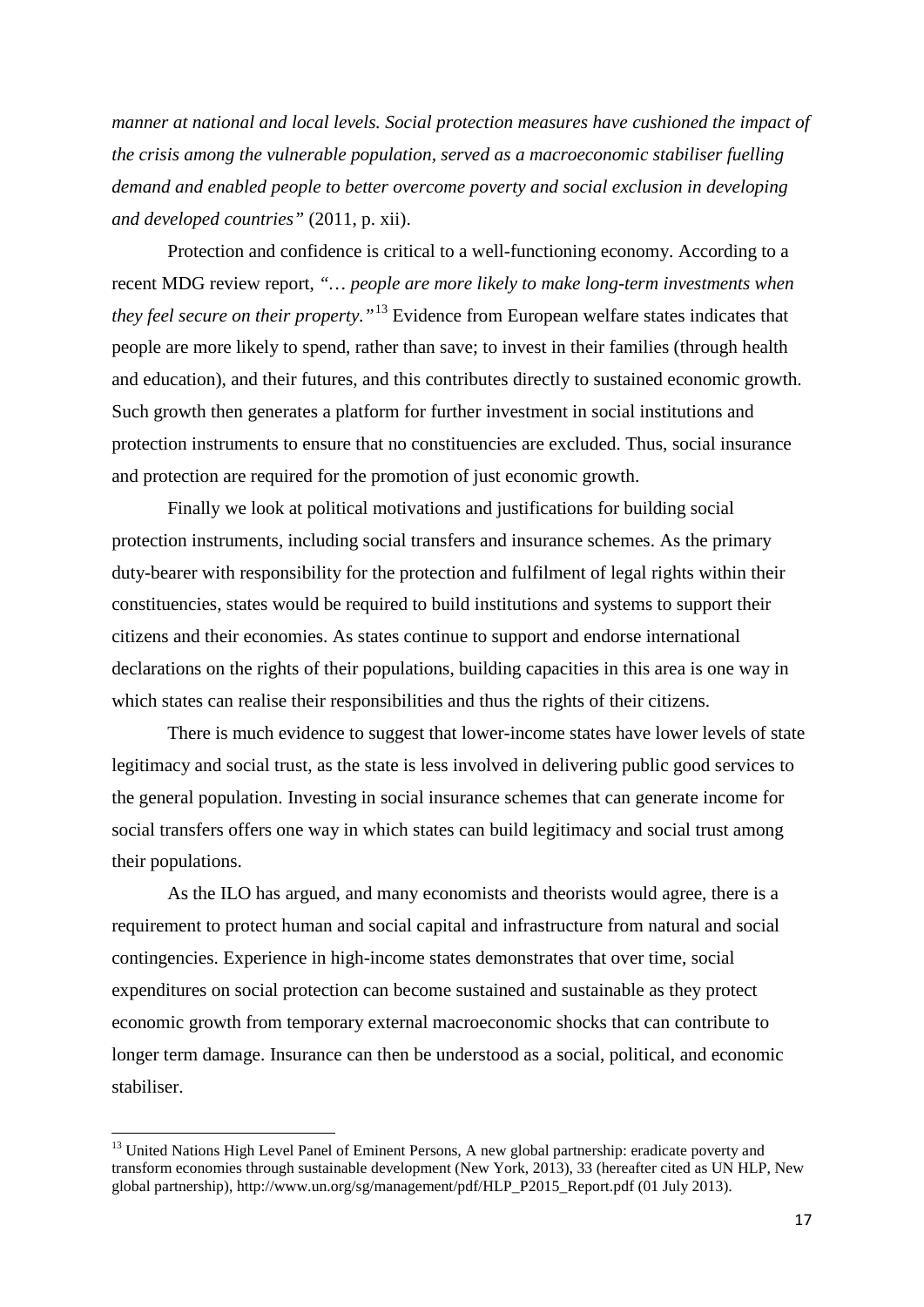#### **IV Theory of Using Natural Inequality for Efficiency and Equity Gains**

#### *Within Country*

While efficient social insurance instruments can stem fresh inflows into transitory poverty, it does not necessarily address the multi-dimensional manifestations of structural poverty. Further steps are required to address these issues. Efficient insurance instruments can reduce fresh inflows into poverty and over time, they offer a resource generating opportunity (via taxation) for increased resource redistribution through non-contributory instruments, thereby targeting the most vulnerable and excluded populations. With socially oriented policies and institutions, efficient outcomes for the non- poor can lead to more equity for the most vulnerable. Efficiency and equity gains are interdependent concepts in a general equilibrium framework where states have zero tolerance for poverty in any of its manifestations.

Since the 1990s, particularly in the post-2015 discussions, the ILO has been developing an analytical and policy framework to support individual states to implement what they have termed *"social protection floors".* Social protection is a key element of national strategies to promote human development, political stability and inclusive growth. The ILO Social Protection Floors Recommendation, 2012 (No. 202), reflects a consensus on the extension of social security between governments and employer and worker organisations from 185 countries at all levels of development. Further, the roll-out of social protection floors is endorsed by the G20 and the United Nations. It includes guarantees of:

1. Basic income security, in the form of various social transfers (in cash or in kind), such as pensions for the elderly and persons with disabilities, child benefits, income support benefits and/or employment guarantees and services for the unemployed and working poor;

2. Universal access to essential affordable social services in the areas of health, water and sanitation, education, food security, housing, and others defined according to national priorities (ILO, 2011: xxii).

The ILO is working directly with states to develop national adaption strategies, to select and introduce the most appropriate floors on a phased basis – 'The term *"social*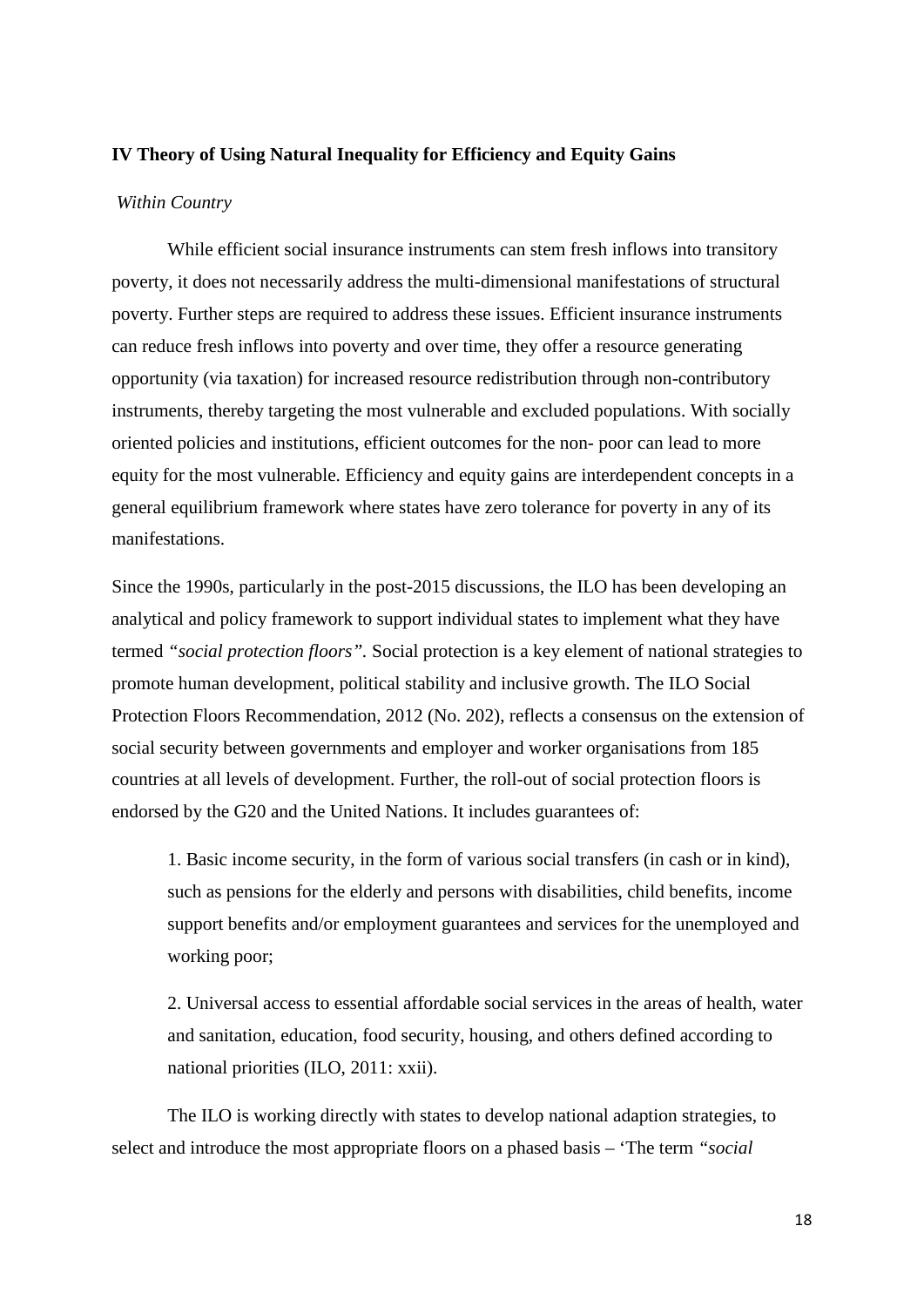*protection floors",* in the plural, refers to national adaptations of the global approach to country-specific circumstances.' (ILO, 2011: xxiii).

According to the ILO, there are two steps to the extension of their social protection framework that includes both social security and social protection dimensions. First, they recommend the extension of a *"… basic set of social guarantees for all (horizontal dimension)"* and second, *"the gradual implementation of higher standards (vertical dimension)"*. Thus, although they do not prescribe to states the precise steps and content of this model, they do advocate a bottom up approach, starting off with non-contributory social protection instruments.

However, it is possible to identify two potential problems with this approach – first, beginning with non-contributory mechanisms prioritises equity over efficiency, and risks fiscal unsustainability; and second, the state based nature of this approach gives rise to new risks and missed opportunities. There is increased potential for inter-state problems where immigration from neighbours could undermine good policies (Collier, 2007). There are also missed opportunities where greater efficiencies can be gained by capitalising on the cross state demographic structures, incomes, and their different exposures to common risks.

On the first potential problem, the proposed extension of this solution, through graduated sequencing from bottom to top, may be problematical in a number of low-income states in particular. There is a potential problem of fiscal sustainability. It assumes states have the resource capacity to engage in large-scale redistribution on an ongoing basis.<sup>[14](#page-18-0)</sup> Fundamentally, this prioritises equity over efficiency. It also fails to acknowledge the vulnerability of the non-poor who are at risk of descent below the poverty line. Such a sequencing of steps fails to stem the tide of fresh inflows below the poverty threshold.

Although it is often assumed that there are tensions between efficiency and equity such that the most equitable solutions may be less efficient, and the most efficient solutions may lack any consideration of equity and matters of distribution, an examination of the first and second welfare economics theorems would suggest that this need not be the case.

The first theorem of welfare economics sets the criterion of efficiency as its evaluative framework, where a state of affairs is defined as *"Pareto Efficient"* if it is the case that compared with it, *"… no one's utility can be raised without reducing someone* 

<sup>&</sup>lt;sup>14</sup> It is important to note that the 2011 report does acknowledge the requirement for additional fiscal supports through targeted Official Development Assistance (ODA) for countries with the highest dependent populations for a defined period of time. However, how countries would sustain such transfers after this defined period of time is unclear.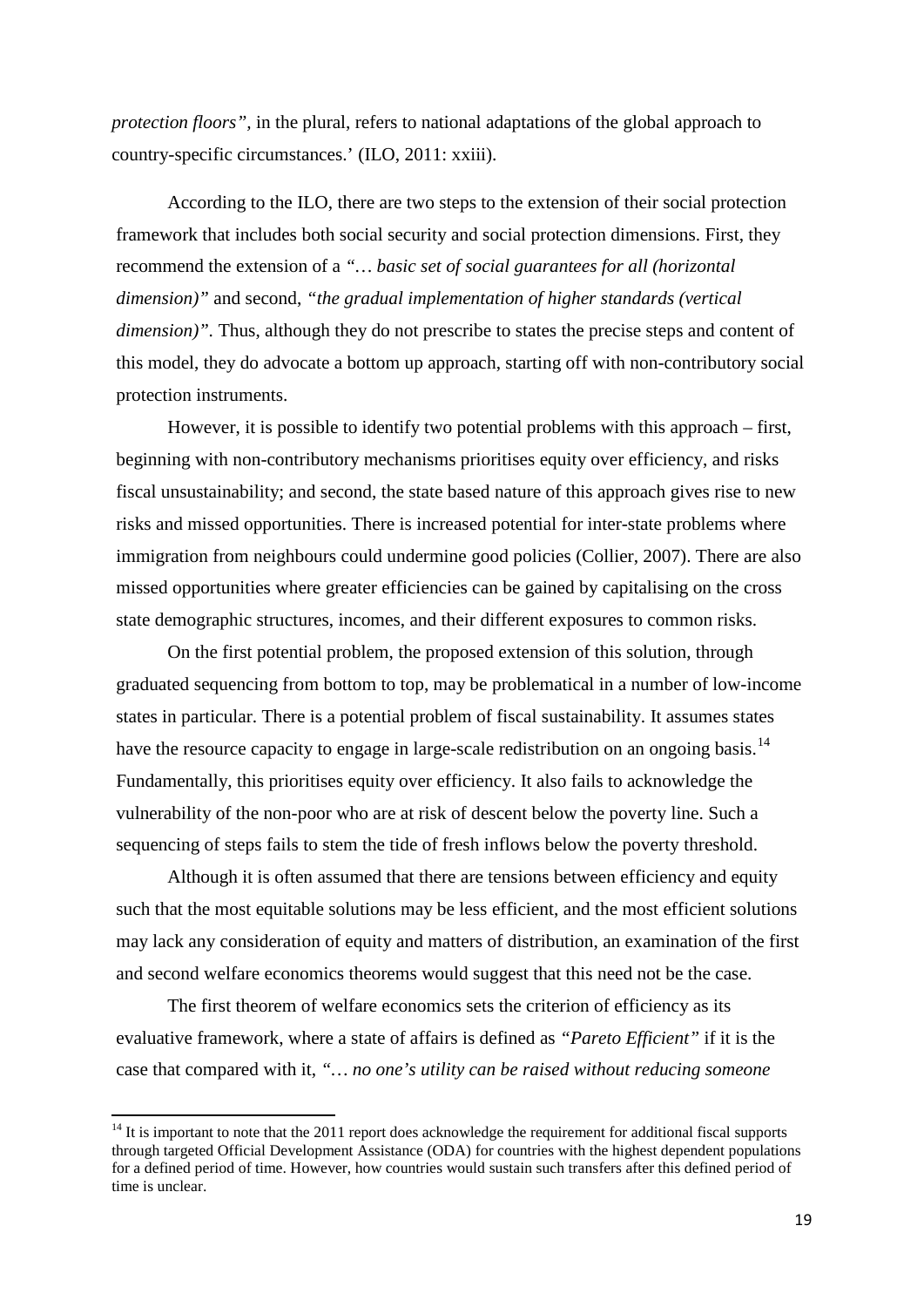*else's utility"* (Sen 1993, p. 520). As Sen observes, using a Pareto comparison to measure efficiency is only concerned with the matter of efficiency. *"This criterion takes no interest whatsoever in distributional issues, which cannot be addressed without considering conflicts of interest and of preferences. Some further criterion is clearly needed for making social welfare judgements with a greater reach."* (1999, p. 352). Thus, designing a "Pareto Efficient" system of social security for the non-poor to mitigate the risks of falling into poverty in the presence of uncertain external shocks is an important first step in the process.

The second theorem of welfare economics, on the other hand, is concerned with matters of distribution and equity. This states that *"… every Pareto efficient outcome is a competitive equilibrium at some set of prices and with respect to some initial distribution of a given resource. That is, no matter which Pareto efficient state we specify, it is possible to have a competitive market equilibrium yielding precisely that state, by choosing the initial distribution of resources appropriately."* (Sen 1993, p. 520). So, under ideal conditions, this theorem would require a radical egalitarian redistribution of resources across the entire population. However, given our contemporary non-ideal circumstances, and the distinct absence of political or social consensus to build towards the first best option, that is, to redistribute assets fairly across the population (land, jobs, company ownership and resource ownership), a second best possible alternative is then to invest in public goods and redistribution via taxation and social protection. Thus, according to these fundamental theorems, although equity is not necessary for Pareto efficiency, Pareto efficiency is necessary for social optimality (Sen, 1993, p. 520).

The link between efficiency and equity is examined within the philosophical literature on this subject. There is little disagreement with Sen's claim above, and it is widely assumed within the liberal egalitarian tradition that states require the capacities, including a well-functioning and sustainable tax base, to engage in social transfers to the most vulnerable. This solution directly reduces the vulnerability of the "non-poor" (yet also those at risk of transitory poverty) through the provision of insurance schemes that can allow for the protection of assets against stochastic risks, and can indirectly create the conditions where vulnerabilities of the poor (or those experiencing structural poverty) can benefit through social transfers and investment in public goods and services.

This approach seeks to exploit existing inequalities in the distribution of assets and unequal risk exposures to generate an insurance market that mitigates asset loss with Pareto efficient outcomes thereby creating asset security. The institutions required to protect assets/incomes with insurance create a basis for further social transfers. This suggests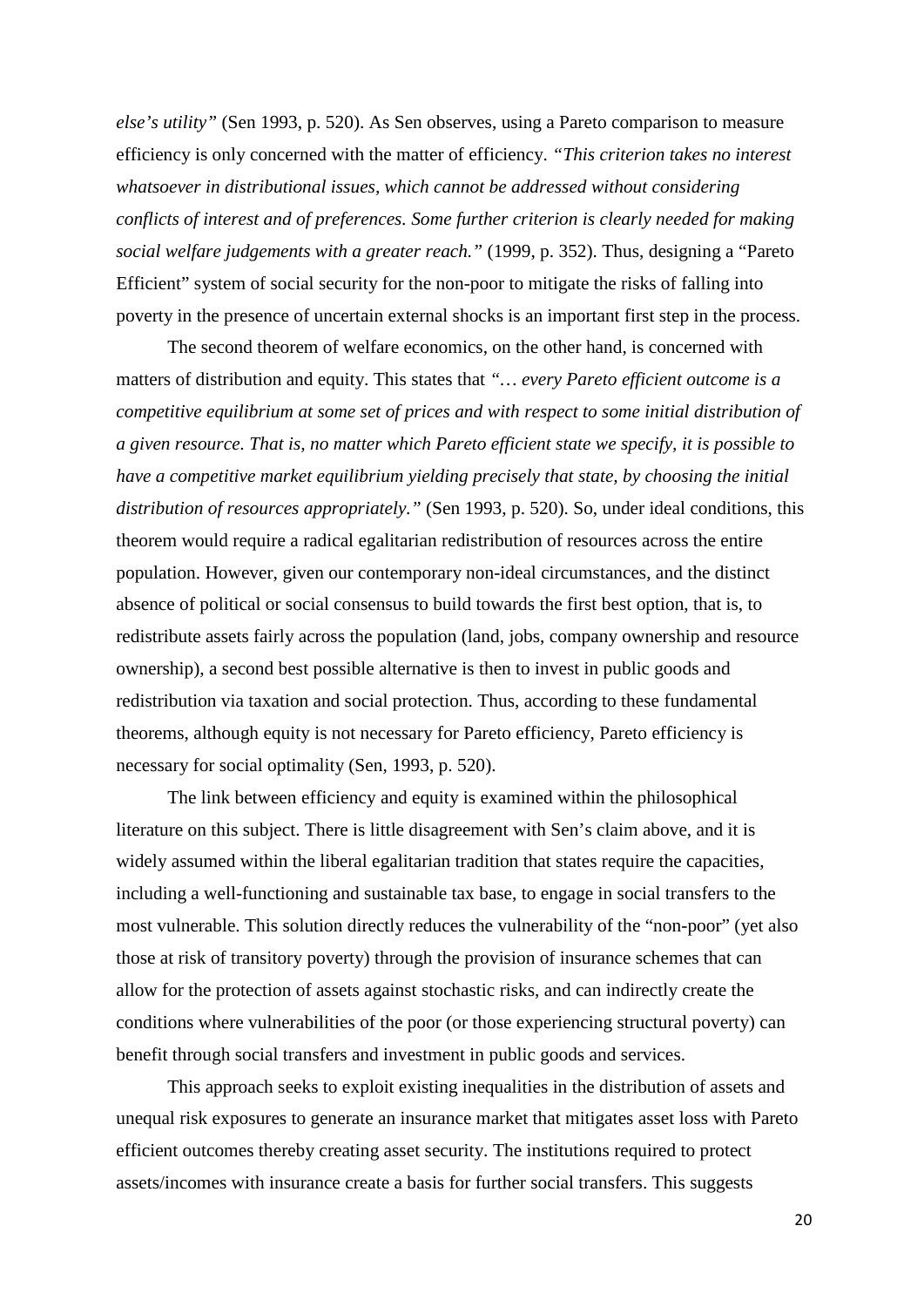building the system from the top and the bottom of stairs simultaneously, thereby using natural inequalities and social advantages to reduce social inequality and increase equity across a much wider population. An approach to social protection that is solely based on social transfers and not on sustainable contributory funds by households and companies of various forms has the potential to fail.

#### *Global Approach*

Further, increased capacity building within states is also required to enable states to underwrite and run sustainable contributory and non-contributory models. Moreover, this would present an opportunity for global enterprise and governments to run and support global social protection for all.

There are at least four reasons to explain why a blended global solution would be more appropriate and efficient than a purely domestic solution. (i) There are significant problems for states to sustain social protection and security systems if they have a demographic imbalance – too many young people or too many old people. The global demographic structure provides an opportunity to balance out this inequality to the benefit of all participants. (ii) Given the nature of external and internal shocks, exposure to certain forms of vulnerability is highly concentrated in particular locations. As such, a global solution would fragment the concentration of vulnerabilities and spread the risks across a wider region. (iii) Differentiated global income structures – while an analysis of markets and risk inside countries may lead to partial coverage creating bigger social returns to household income for richer constituencies, the global picture would allow a greater opportunity of full coverage. Finally, (iv), there are strong political reasons for supporting such an approach. According to research conducted by the ILO, income inequality, insecurity, and a lack of social insurance and protection mechanisms correlate with higher levels of social and political instability. Such instability has both intra- and inter-state consequences in an interconnected, interdependent world. As such, in the interests of what might be termed the "enlightened self-interest of states", such a solution offers a pathway out of transitory poverty through shared social insurance and towards a sustainable basis for non- contributory social transfers and distributions at the individual and household levels.

On this basis, it can be argued that the opportunity for Pareto efficiency required for socially optimal arrangements is more likely to be achieved in a global rather than domestic population base. Beginning with contributory instruments, generated through employer and employee social insurance contributions, one can potentially build a system of sustainable social transfers across a global population. Rather than promote a model of Tobin taxes on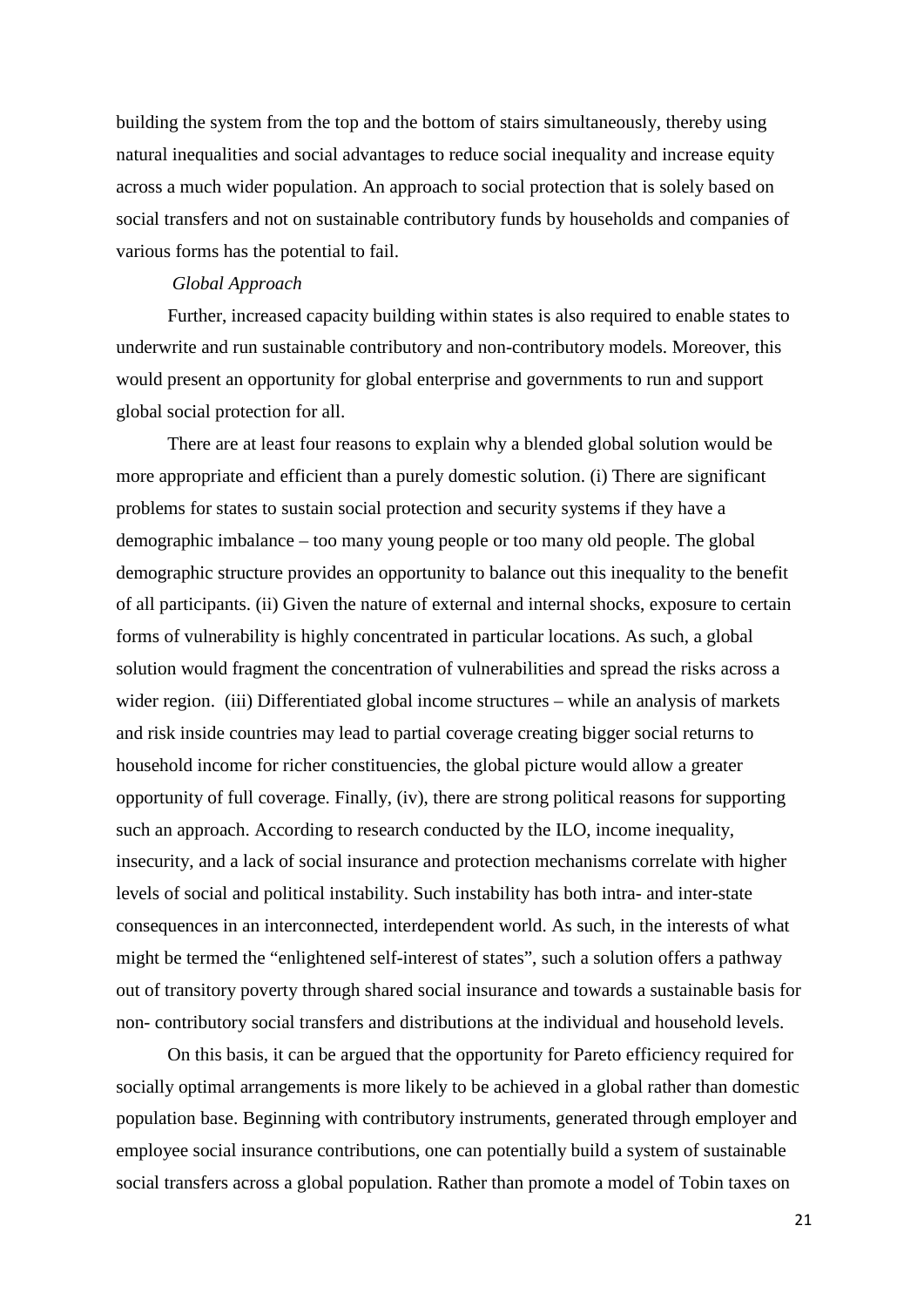company profits to fund a global social protection fund, such a fund can be generated by direct contributions from employers and employees. This basic "human" infrastructure could drive economic and social development in the same upward direction.

To provide basic social protection for the global population, ILO estimates suggest that this fund would cost approximately 10 per cent of global GDP. This is clearly more ambitious than 0.7 of 1 per cent of GDP which is the target of ODA. However, this is feasible through financial engineering of a social insurance market underwritten by governments. This would represent a substantial shift away from "business as usual" development solutions that seek to rely on domestic governments to fund social transfers with limited domestic taxation. Rather, the solution proposed suggests blending public and private sector partnership to protect financial capital and human capital, and develop markets for products in companies and households to invest and save, confident that they are insured against unforeseen events. Such an approach would be consistent with an emerging global political language around partnership and reciprocity in addition to solidarity and the requirement to "leave no one behind". The underlying assumptions of global social protection solutions are increasing levels of global solidarity and recognition of the mutual interdependencies and reciprocal relations between individuals and states. The global scheme will work to the benefit of all to ensure "no one is left behind" as the least advantaged can benefit from Pareto efficiency in social security that create opportunities for redistribution using social transfers.

#### **V Potential objections:**

We have argued that using social protection to provide insurance to the non-poor population could drive Pareto efficient improvements, such that no one will be made worse off. The availability of social insurance to non-poor populations would be likely to stem the inflow of workers into poverty, build capacity in state institutions and systems, build legitimacy and trust, and at the same time provide the foundation for a larger tax base and a capability to run national social transfer schemes to the benefit of the poorest and most vulnerable.

Yet our solution immediately gives rise to a range of potential objections such as first, that it would reinforce existing inequalities and unequal power structures; second, that it would deepen vertical benefits from social security, benefitting the most advantaged; and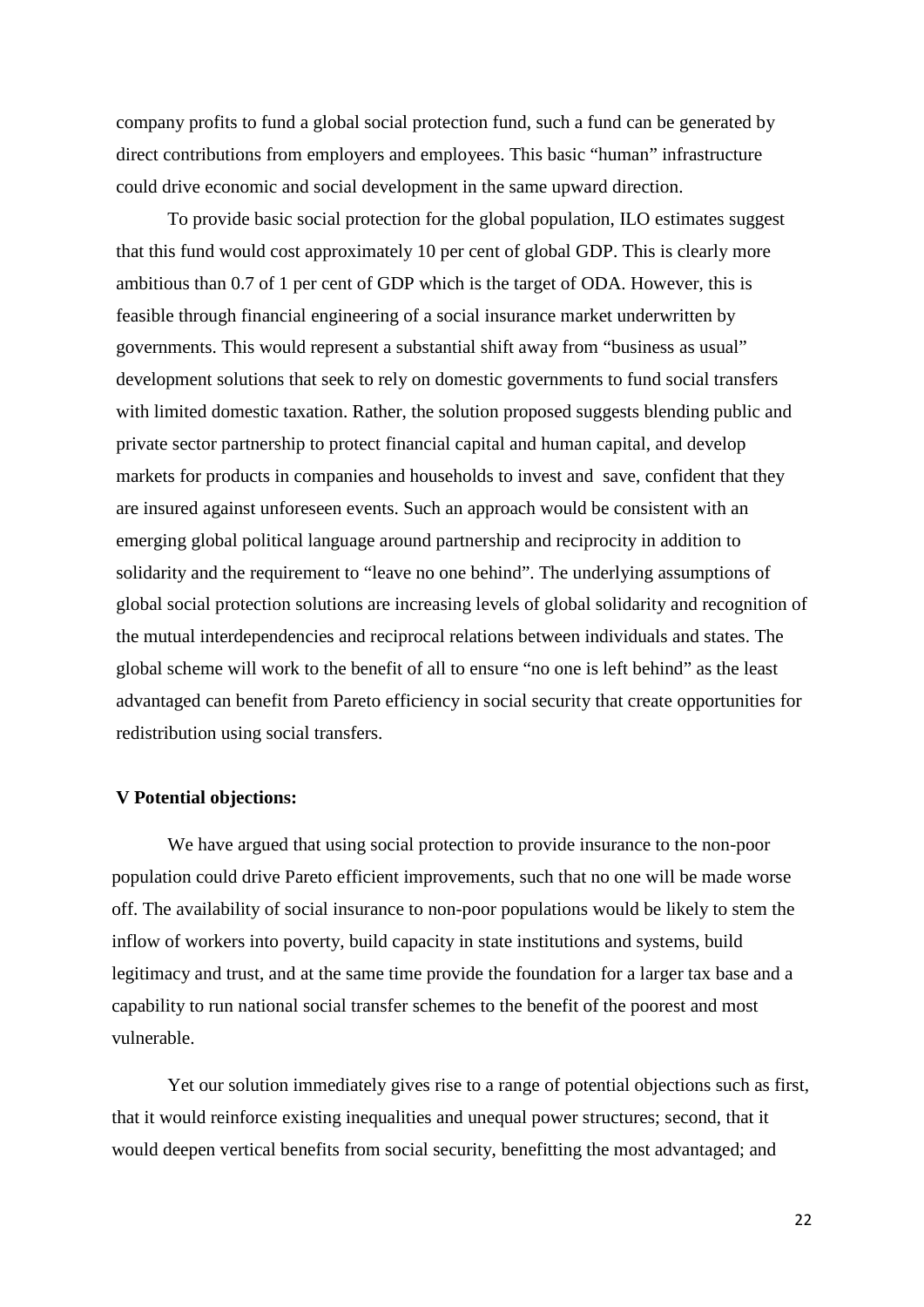third, related to these points, that it would lie in conflict with emerging development principles to target the least advantaged and ensure no one is left behind.

One potential risk with this approach is that it could be used to build political constituencies and secure political gain in terms of elections and fiscal gain when targeting social insurance at formal employment or households with higher willingness to pay and high risk aversion. This could have the effect of enabling higher income households to insure themselves against various risks thereby leading to much better private outcomes, for example, in education and health, for their level of income. This is empirically borne out within and between nations. There is evidence that some governments build legitimacy from the top of the staircase leaving the poorest behind thereby reinforcing inequalities in society. Some democratic electoral systems and the presence of ethno-regional voting cleavages within countries might encourage such an outcome.

However, it is important to clarify that the central thesis of the argument presented here is that tackling transitory poverty would provide a basis for investment in more equitable and extensive social protection measures. Wide scale social insurance is proposed as a solution to the problem of transitory poverty. However, this is a first step. Additional policies and interventions are then required to tackle structural poverty and exclusion, to secure the fair distribution of benefits across a community, and to ensure that no one is left behind. This solution need not be inconsistent with the moral principles emerging from the post-MDG political dialogue. If the benefits of such a system are appropriated by cooperating states and redistributed to the wider community through appropriate non-contributory schemes targeted at those in structural poverty, then the guiding principle to leave no one behind can be achieved and sustained over time.

#### **VI Conclusion**

Conceptualisations of poverty and 'the poor' as a minority group in a state of continuous dependency, identifiable by region and demographic cannot capture the dynamic reality of poverty and the everyday risks to which people are exposed. Using a flow analysis (inflow and outflow) of poverty, rather than a stock analysis, we have explained why poverty is more appropriately understood as a dynamic, with the majority of people flowing in and out of poverty for short durations. Distinguishing between structural and transitory poverty then gives rise to a focus on the identification of multiple constituencies in the wider population including the permanently poor; sometimes poor; and non-poor. Internal and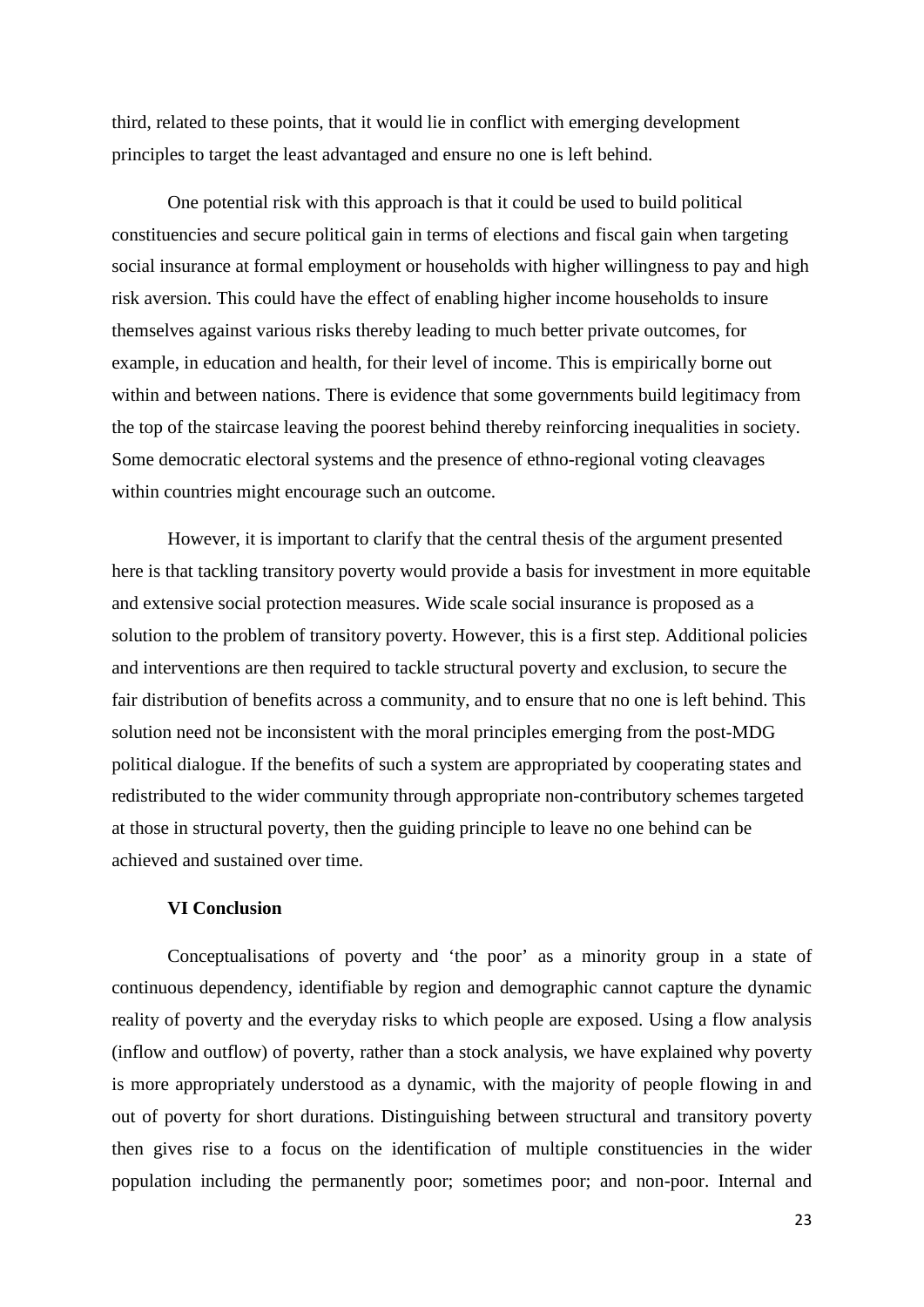external shocks, including economic and environmental shifts, and risks such as ill-health, can affect any individual, household, or population in a non-predictable way, and can lead to loss of livelihood and a decent into poverty. We have argued that these basic facts of human life give rise to the requirement to develop robust social protection and insurance mechanisms to mitigate the risks of a descent into poverty.

Using a flow analysis explains why attempts to tackle poverty which ignore the dynamic nature of the concept and the exposure of a large proportion of the global population to transitory poverty are likely to fail. As a solution to the problem of transitory poverty we have argued that a global social protection framework would produce both an efficient and equitable solution to the current status of 5.1 billion people living in conditions of uncertainty and insecurity.

However, the approach defended here differs from the ILO and other organisations that focus on the establishment of social protection floors, arguing that such approaches are not fiscally sustainable. Rather, our approach seeks to exploit existing inequalities in the distribution of assets and unequal risk exposures to generate an insurance market that mitigates asset loss with Pareto efficient outcomes thereby creating asset security. The institutions required to protect assets/incomes with insurance create a basis for further social transfers. We have argued that it is necessary to build the institutions and systems from the top *and* the bottom of stairs *simultaneously*, thereby using natural inequalities and social advantages to reduce social inequality and increase equity across a much wider population.

By distinguishing between transitory and structural poverty, this solution first, seeks to stem fresh inflows from the *"sometimes poor"* and *"non-poor"* into extreme poverty by providing protections against stochastic risks to which all human beings are exposed; second, it seeks to use efficient outcomes to increase equity through a wider distribution of the gains of this social cooperation. This solution uses the power and reach of market-mechanisms to expand the reach of social cooperation and mutual, reciprocal gain through shared arrangements. It pushes the post 2015 agenda beyond the idea of the bottom billion.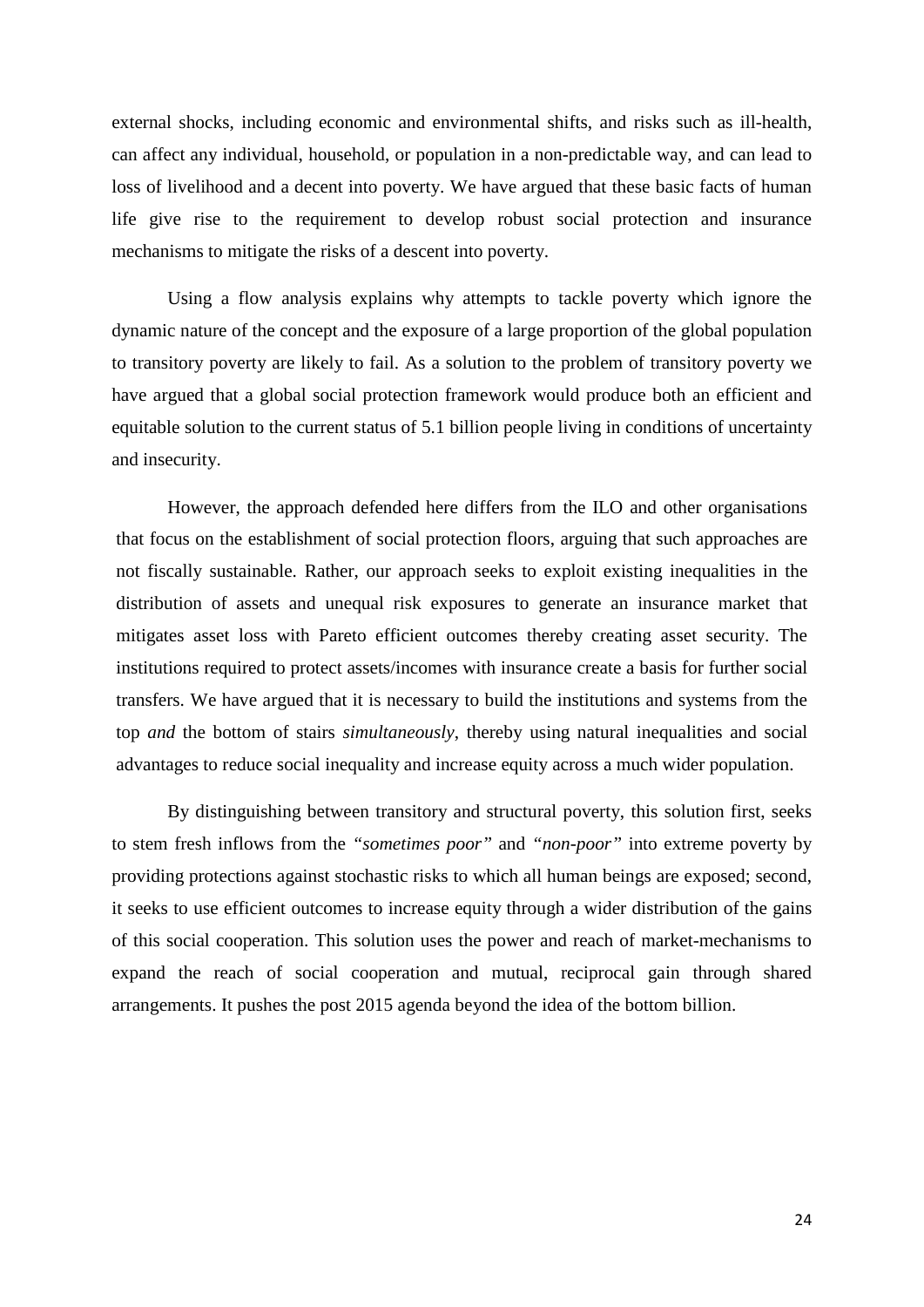## **References**

ARNESON, R., (2008) "Rawls, Responsibility, and Distributive Justice" in SALLES and WEYMARK (eds) *Justice, Political Liberalism and Utilitarianism* Cambridge: Cambridge University Press

Arneson R (2004) Luck Egalitarianism Interpreted and Defended. In Philosophical Topics, 32:1 pp. 1-20.

BACHELET, M., 2011. *Social Protection Floor for a Fair and Inclusive Globalisation*, Geneva: International Labour Office.

BARRY, B, 1989. "Chance, Choice and Justice", in *Liberty and Justice,* Oxford: Oxford University Press, pp. 142-58 (229-238).

BEHRENDT, C. and K. HAGEMEJER, 2009. "Can Low-Income Countries Afford Basic Social Security?" OECD publication, *Promoting Pro-poor Growth: Social Protection*.

CHEN, S. and M. RAVILLION, 2008. "The Developing World is Poorer Than We Thought, But No Less Successful in the Fight Against Poverty", Available at [http://econ.worldbank.org/external/default/main?pagePK=64165259&theSitePK=469372&pi](http://econ.worldbank.org/external/default/main?pagePK=64165259&theSitePK=469372&piPK=64165421&menuPK=64166093&entityID=000158349_20100121133109&cid=decresearch) [PK=64165421&menuPK=64166093&entityID=000158349\\_20100121133109&cid=decresea](http://econ.worldbank.org/external/default/main?pagePK=64165259&theSitePK=469372&piPK=64165421&menuPK=64166093&entityID=000158349_20100121133109&cid=decresearch) [rch](http://econ.worldbank.org/external/default/main?pagePK=64165259&theSitePK=469372&piPK=64165421&menuPK=64166093&entityID=000158349_20100121133109&cid=decresearch)

COLLIER, P., 2007*. The Bottom Billion*, New York: Oxford University Press.

DEVEREUX, S. and F. LUND, 2010. "Democratising Social Welfare in Africa" in V. Padayachee (ed.), *The Political Economy of Africa*, Abingdon: Routledge.

DEVEREUX, S. and R. SABATES-WHEELER, 2004. "Transformative Social Protection", *IDS Bulletin*, Vol. 38, pp. 1-7.

DEVEREUX, S., F. ELLIS and P. WHITE, 2009. *Social Protection in Africa*, Cheltenham, UK and Northampton, MA, USA: Edward.

DUFFIELD, M., 2010. "The Liberal Way of Development and the Development Security Impasse: Exploring the Global Life-Chance Divide", *Security Dialogue*, Vol. 41, pp. 53-75.

Dworkin R (2003) Equality, Luck and Hierarchy. In Philosophy and Public Affairs 31 pp. 190-198.

Dworkin R (2000) Sovereign Virtue. London: Harvard University Press.

Dworkin R (1981) What is Equality? II. Equality of Resources. In Philosophy and Public Affairs 10 pp. 283-345.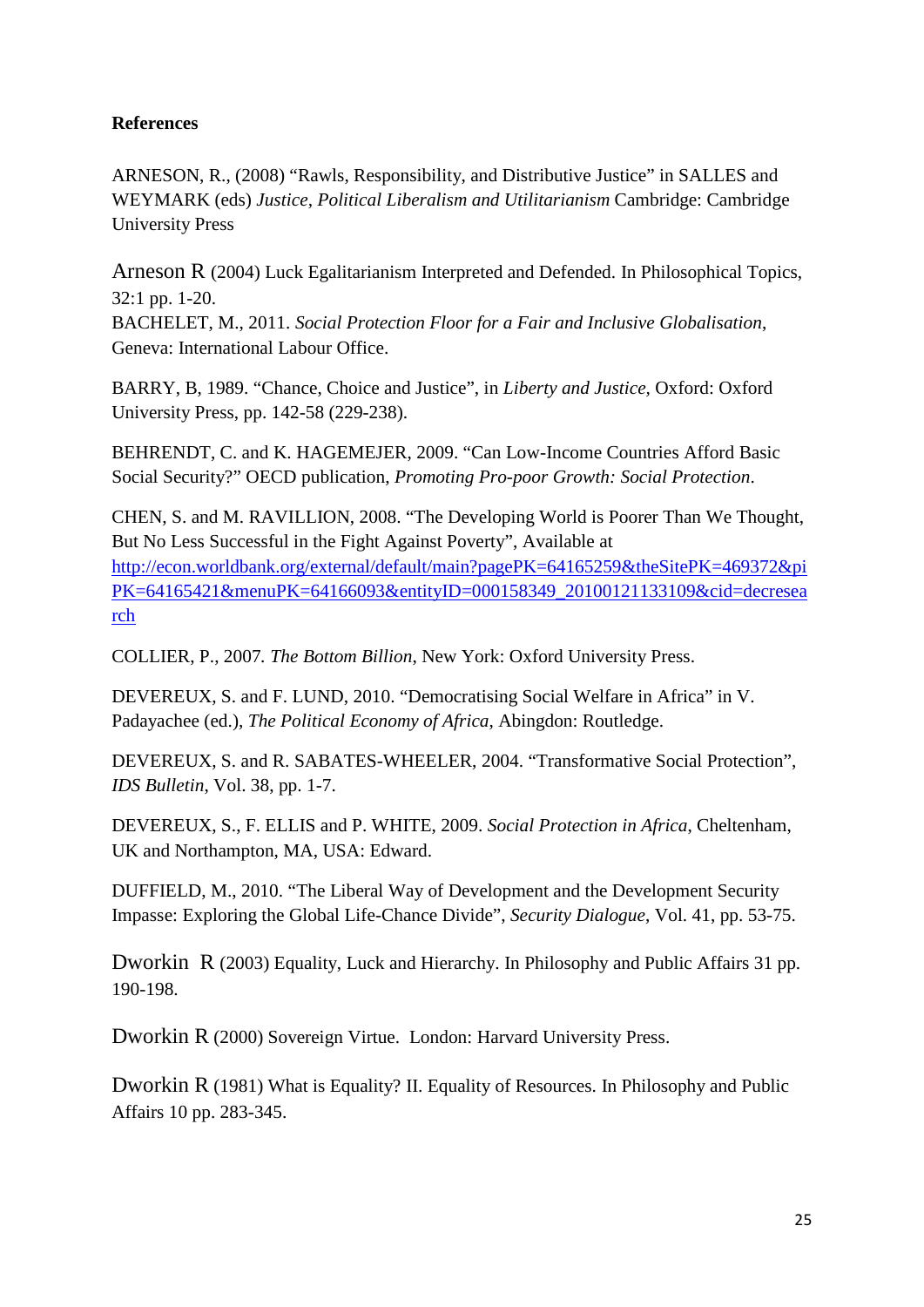GENTILINI, U. and S. WERE OMAMO, 2011. "Social Protection 2.0: Exploring Issues, Evidence and Debates in a Globalising World", *Food Policy*, Vol. 36, pp. 329-340.

GROOTAERT, C., R. KANBUR and G.-T. OH, 1995. "The Dynamics of Poverty: Why Some People Escape from Poverty and Others Don't – An African Case Study", World Bank: Policy Research Working Paper.

INTERNATIONAL LABOUR OFFICE, 2009. *Social Security Policy Briefings: Social Security For All; Investing in Social Justice and Economic Development*; ILO Geneva available at [http://www.socialprotectionfloor-gateway.org/files/Social\\_security\\_for\\_all.pdf](http://www.socialprotectionfloor-gateway.org/files/Social_security_for_all.pdf)

INTERNATIONAL LABOUR OFFICE, 2011*. Social Protection Floor for a fair and inclusive globalisation* (2011), accessed 27 August 2013. See [http://www.ilo.org/global/publications/books/WCMS\\_165750/lang—en/index.htm](http://www.ilo.org/global/publications/books/WCMS_165750/lang—en/index.htm)

INTERNATIONAL LABOUR OFFICE, 2014. *World Social Protection Report*, "Building Economic Recovery, Inclusive Development and Social Justice", Geneva.

KRISHNA, A., 2007. "The Dynamics of Poverty", 2020 Focus Brief on the World's Poor and Hungry People, International Food Policy Research Institute, Washington, USA. [http://www.ifpri.org/sites/default/files/publications/beijingbrief\\_krishna.pdf](http://www.ifpri.org/sites/default/files/publications/beijingbrief_krishna.pdf)

MILLENNIUM DEVELOPMENT GOALS REPORT, 2013. Available at [http://www.un.org/millennium goals/pdf/report-2013/mdg-report-2013-english.pdf](http://www.un.org/millennium%20goals/pdf/report-2013/mdg-report-2013-english.pdf)

RAWLS, J., 1971*. A Theory of Justice*, Cambridge, MA: Belknap Press of Harvard University Press.

RAWLS, J., 1993. *"Political Liberalism"*. The John Dewey Essays in Philosophy, New York: Columbia University Press.

SEN, A., 1993. "Markets and Freedoms: Achievements and Limitations of the Market Mechanism in Promoting Individual Freedom", *Oxford Economic Papers*, New Series, Vol. 45, No. 4, pp. 519-541.

SEN, A., 1997. "Inequality, Unemployment, and Contemporary Europe" in International Labour Review, Vol. 136, No. 2, pp. 155-171.

SEN, A., 1999. "The Possibility of Social Choice", The American Economic Review, Vol. 89, No. 3, pp. 349-378.

Tan, K. C. (2004) Justice without borders. Cambridge UK.: Cambridge University Press.

TANNER, T. and T. MITCHELL, 2008. "Introduction: Building the Case for Pro-poor Adaptation" in T. Tanner and T. Mitchell (eds.), Poverty in a Changing Climate*, IDS Bulletin* 39, pp. 1-5.

UNITED NATIONS HIGH LEVEL PANEL OF EMINENT PERSONS, 2013. A New Global Partnership: Eradicate Poverty and Transform Economies Through Sustainable